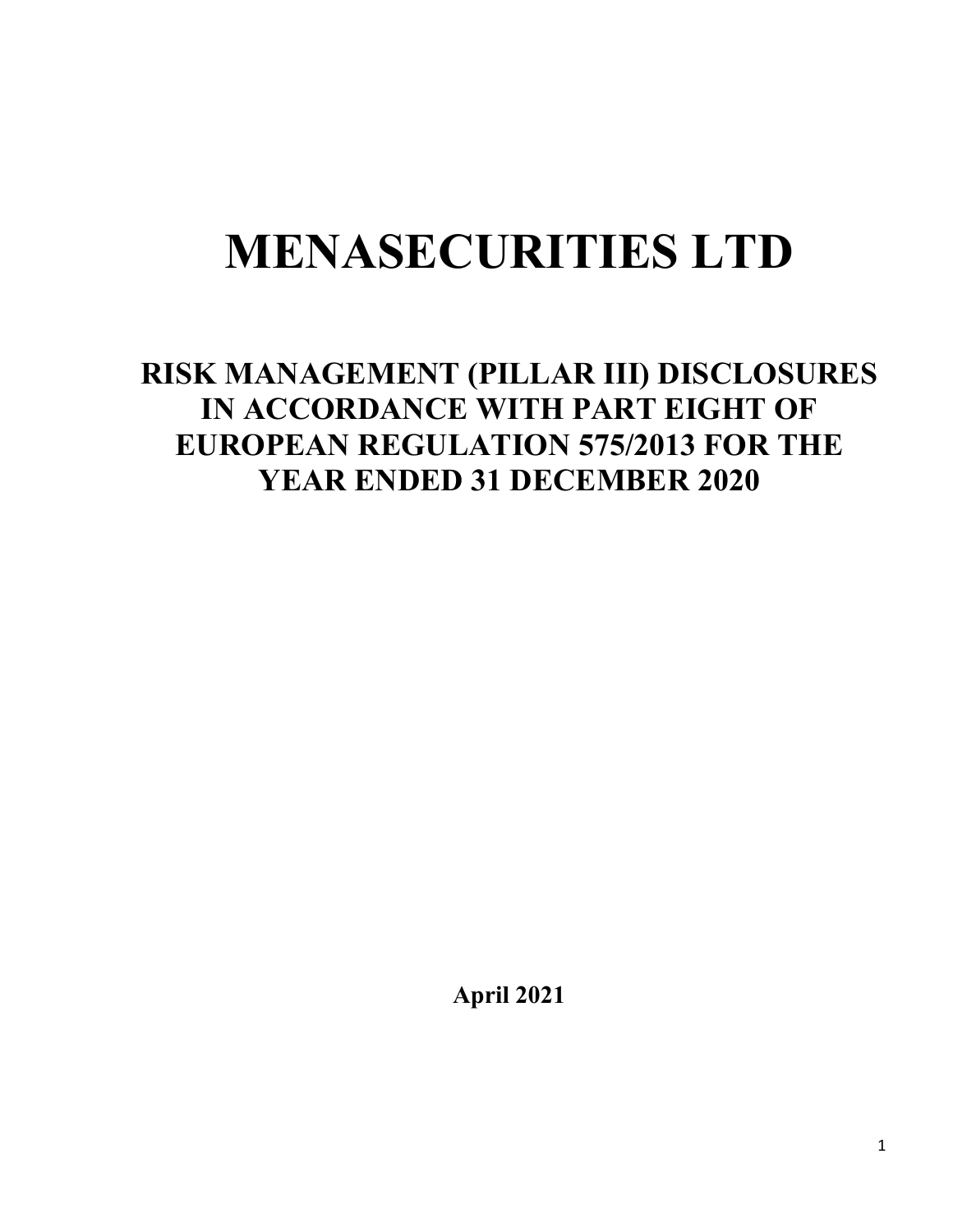# **Table of Contents**

| 2.5 The recruitment policy for the selection of members of the management body11         |  |
|------------------------------------------------------------------------------------------|--|
| 2.6 Diversity policy in relation to the selection of members of the Board of Directors12 |  |
|                                                                                          |  |
|                                                                                          |  |
|                                                                                          |  |
|                                                                                          |  |
|                                                                                          |  |
|                                                                                          |  |
|                                                                                          |  |
|                                                                                          |  |
|                                                                                          |  |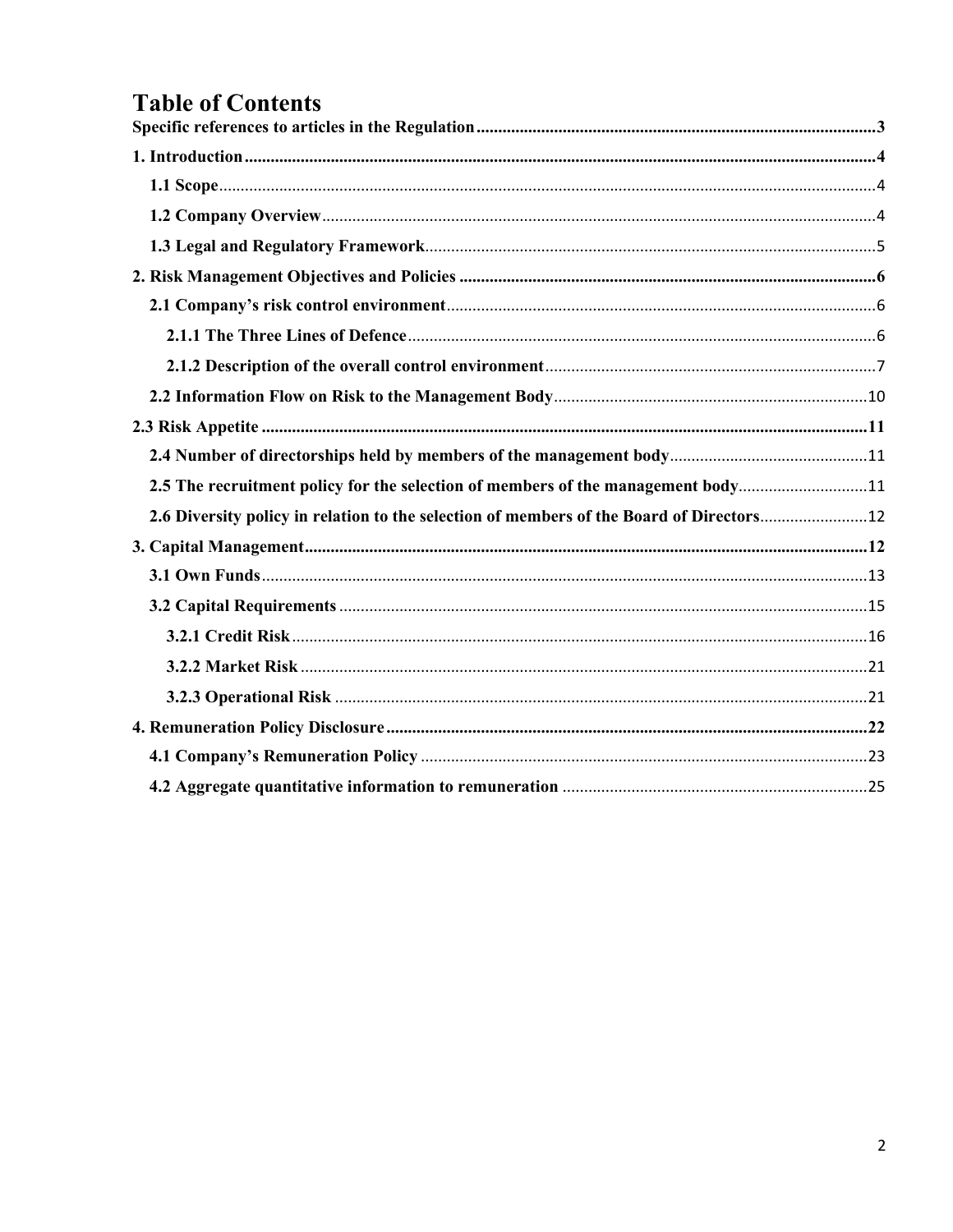# <span id="page-2-0"></span>**Specific references to articles in the Regulation**

# **REGULATION (EU) No 575/2013** *[Part Eight]*

| <b>CRR Ref.</b>           | <b>High-level summary</b>                                                       | <b>Compliance reference</b>                                                        |
|---------------------------|---------------------------------------------------------------------------------|------------------------------------------------------------------------------------|
| <b>General Principles</b> |                                                                                 |                                                                                    |
| Article 431               | Scope of disclosure requirements                                                | Section 1.1                                                                        |
| Article 432               | Non-material, proprietary or confidential<br>information                        | Compliance with this provision is<br>covered through the Pillar III<br>Disclosures |
| Article 433               | Frequency of Disclosure                                                         | Section 1.1                                                                        |
| Article 434               | Means of Disclosure                                                             | Section 1.1                                                                        |
|                           | <b>Technical Criteria on transparency and disclosure</b>                        |                                                                                    |
| Article 435               | Risk management objectives and policies                                         | Section 2                                                                          |
| Article 436               | Scope of application                                                            | Section 1.1                                                                        |
| Article 437               | Own funds                                                                       | Section 3.1                                                                        |
| Article 438               | Capital requirements                                                            | Section 3.2                                                                        |
| Article 439               | Exposure to counterparty credit risk (CCR)                                      | Section 3.2.1 - Under Credit Risk                                                  |
| Article 440               | <b>Capital Buffers</b>                                                          | N/A                                                                                |
| Article 441               | Indicators of global systemic importance                                        | N/A                                                                                |
| Article 442               | Credit risk adjustments                                                         | Section 3.2.1                                                                      |
| Article 443               | Unencumbered assets                                                             | N/A                                                                                |
| Article 444               | Use of ECAIs                                                                    | Section 3.2.1                                                                      |
| Article 445               | Exposure to market risk                                                         | Section 3.2.2                                                                      |
| Article 446               | Operational risk                                                                | Section 3.2.3                                                                      |
| Article 447               | Exposure in equities not included in the trading<br>book                        | N/A                                                                                |
| Article 448               | Exposure to interest rate risk on positions not<br>included in the trading book | N/A                                                                                |
| Article 449               | Exposure to securitization positions                                            | N/A                                                                                |
| Article 450               | Remuneration disclosures                                                        | Section 4                                                                          |
| Article 451               | Leverage                                                                        | N/A                                                                                |
|                           | Qualifying requirements for the use of particular instruments or methodologies  |                                                                                    |
| Article 452               | Use of the IRB Approach to credit risk                                          | N/A                                                                                |
| Article 453               | Use of credit risk mitigation techniques                                        | Section 3.2.1                                                                      |
| Article 454               | Use of the Advanced Measurement Approaches to<br>operational risk               | N/A                                                                                |
| Article 455               | Use of Internal Market Risk Models                                              | N/A                                                                                |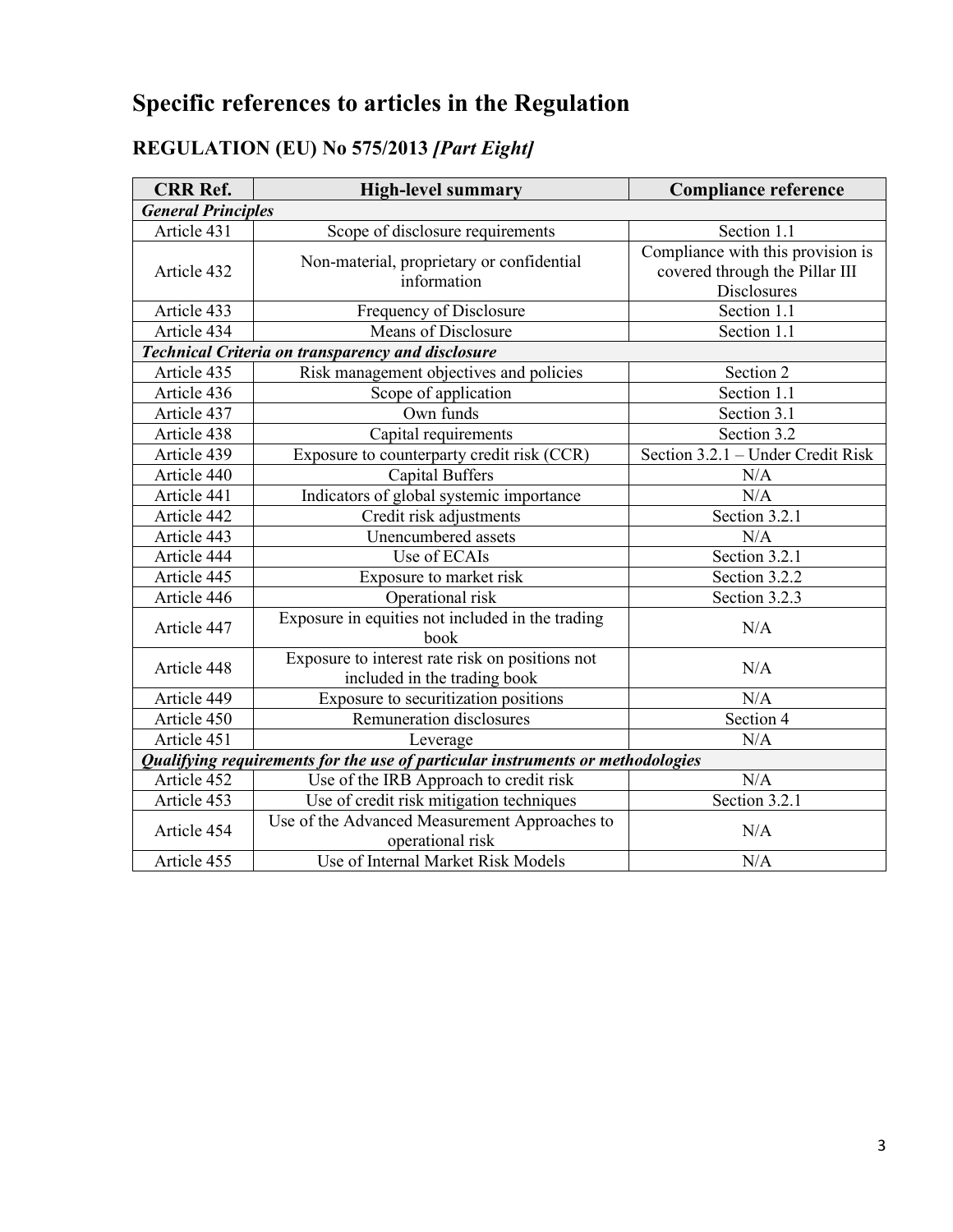# <span id="page-3-0"></span>**1. Introduction**

This report pertains to the "Disclosure and Market Discipline of Investment Firms" regulatory obligation, in accordance with the provisions of Part Eight of Regulation (EU) No 575/2013 of the European Parliament and of the council of 26 June 2013 on prudential requirements for credit institutions and investment firms (hereinafter the "CRR" or "Regulation") and paragraph 32(1) of DI144-2014-14 of the Cyprus Securities and Exchange Commission for the prudential supervision of investment firms (hereinafter the "Directive").

Under this regulatory obligation Menasecurities Ltd is obliged to provide information on its risk management, capital structure, capital adequacy, its risk exposures as well as the most important characteristics of the Company's corporate governance including its remuneration system. The scope of these disclosures is to promote market discipline and to improve transparency of market participants.

The information that the Company discloses herein relates to the year ended 31 December 2020.

### <span id="page-3-1"></span>**1.1 Scope**

In accordance with the Article 433 of the Regulation (EU) No.575/2013, financial institutions are required to publish the disclosures, required in by Part Eight of the Regulation (EU) No.575/2013 at least on an annual basis.

The Company is required according to the Directive DI 144-2014-14 of CySEC (the "Directive") to provide a copy of the auditor's verification report to CySEC, five months after the end of each financial year, the latest. Thus, for assessing the appropriateness of the Company's Pillar III Disclosures, the Company appoints its external auditors to express an independent conclusion in relation to the fair presentation of the Disclosures, in all material respects, in accordance with the requirements of the Regulation.

The Pillar III Disclosures document will be uploaded to the Company's website within four months from the end of each financial year and the independent auditors' verification report will be submitted to the CySEC the latest within five months from the end of each financial year. This Report should be read in conjunction with the financial statements of the Company for the year ended 31 December 2020 which contain supplementary information relating to the requirements of the Directives.

After careful consideration, the Management Body and Senior Management (jointly the "Management") have decided that given the size and complexity of the Company, it is not necessary to produce Pillar III Disclosures more frequently than annually.

As at 31 December 2020, the Company did not own any subsidiaries. These disclosures have therefore been prepared on a solo basis. Thus, the Company does not foresee any material practical or legal impediment to the prompt transfer of own funds or repayment of liabilities to its parent.

# <span id="page-3-2"></span>**1.2 Company Overview**

Menasecurities Ltd (the "Company") is registered in Cyprus, with Registration Number HE357630 as a limited liability company under the Companies Law, Cap. 113. Menasecurities Ltd, with License number 370/18, has been licensed on the 05th of November 2018.

The Company has the license to provide the following investment and ancillary services: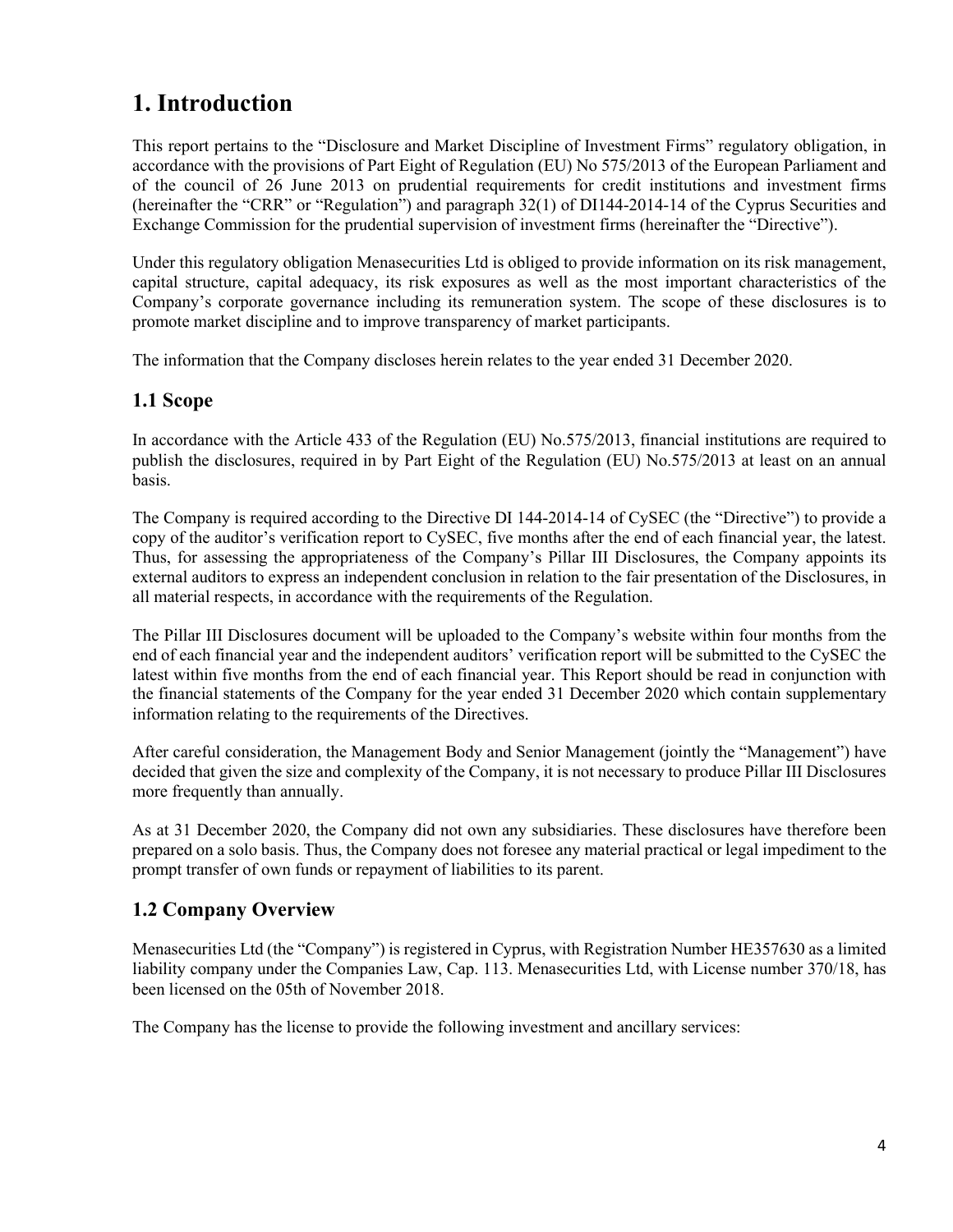### **Investment Services**

Reception and transmission of orders in relation to one or more financial instruments

Execution of Orders on Behalf of Clients

#### **Ancillary Services**

Safekeeping and administration of financial instruments for the account of clients, including custodianship and related services such as cash/collateral management and excluding maintaining securities accounts at the top tier level ("central maintenance service"), as referred to in point 2 of Section A of the Annex to Regulation (EU) No 909/2014

Granting credits or loans to an investor to allow him to carry out a transaction in one or more financial instruments, where the firm granting the credit or loan is involved in the transaction

Foreign exchange services where these are connected to the provision of investment services

# <span id="page-4-0"></span>**1.3 Legal and Regulatory Framework**

The legal framework that governs the procedures required to be followed in the year under by the Company is comprised of the following:

- i. Law 87(I)/2017 which provides for the provision of investment services, the exercise of investment activities, the operation of regulated markets and other related matters
- ii. Directives issued by the Commission for the regulation of any matter in Law  $87(I)/2017$  as amended which is apt to or is susceptible to determination.
- iii. Directive DI144-2014-14: For the prudential supervision of Investment Firms;
- iv. Regulation (EU) No. 575/2013: Capital Requirements Regulation;
- v. Directive DI144-2014-15: On the discretions of the CySEC arising from Regulation (EU) No. 575/2013;
- vi. Directive 2013/36/EU on access to the activity of credit institutions and the prudential supervision of credit institutions and investment firms, amending Directive 2002/87/EC and repealing Directives 2006/48/EC and 2006/49/EC – Capital Requirements Directive IV;
- vii. Circulars issued pursuant to the Law;
- viii. Law 188(I)/2007 as amended for the Prevention and Suppression of Money Laundering Activities;
- ix. Directive for the Prevention and Suppression of Money Laundering and Terrorist Financing;
- x. Commission Delegated Regulation (EU) 2017/565;
- xi. Other Delegated Regulations

The Pillar III Disclosures report of the Company sets out both quantitative and qualitative information required in accordance with Part Eight of Regulation (EU) No 575/2013 of the European Parliament (Articles 431 to 455 of the Capital Requirements Regulation, CRR) and of the council of 26 June 2013 on prudential requirements for credit institutions and investment firms (hereinafter the "Regulation") and paragraph 32(1) of DI144-2014-14 of the Cyprus Securities and Exchange Commission for the Prudential Supervision of Investment Firms.

The CRR is based on three pillars:

- Pillar I has to do with the standards that set out the minimum regulatory capital requirements required for credit, market and operational risk;
- Pillar II covers the Supervisory Review Process which assesses the internal capital adequacy processes. Under this pillar, investment firms have to evaluate and assess their internal capital requirements in light of any specific risks not captured, or not adequately captured, in the Pillar I; and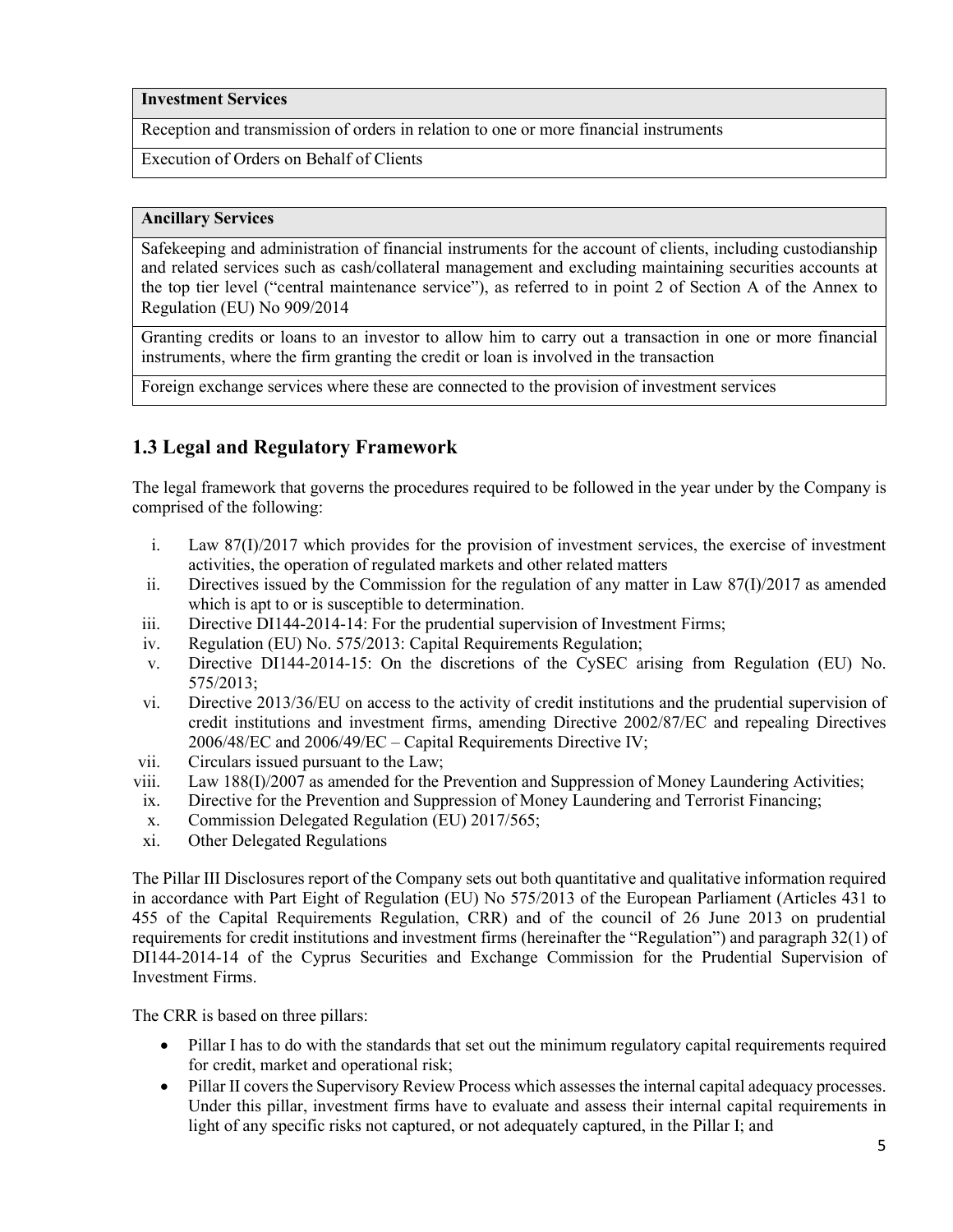• Pillar III covers transparency and relates to the obligation of investment firms to publicly disclose information with respect to their risks, their capital and the risk management structures, policies and procedures they have in place.

# <span id="page-5-0"></span>**2. Risk Management Objectives and Policies**

# <span id="page-5-1"></span>**2.1 Company's risk control environment**

The Company has established an internal control framework to examine, evaluate and report on financial and other controls on services/activities/operations provided/performed by the Company.

The Board of Directors is responsible to maintain an efficient system of internal control framework in order to safeguard shareholders' investments, clients and the Company's assets. Directors should, at least once a year, conduct a review of the effectiveness of the Company's overall control environment.

The overall control environment of the Company as shown in below diagram illustrates the control mechanisms implemented by the management and departments (first line of defense), control mechanisms implemented by the compliance function and risk management function (second line of defense) and independent assurance that other lines of Defense are functioning effectively provided by the Internal and external audit (third line of defense).

# <span id="page-5-2"></span>**2.1.1 The Three Lines of Defence**



RISK & CONTROL

The Company's Risk Management function is one of the primary lines of defence within the Company as it supports the governance body in management and control.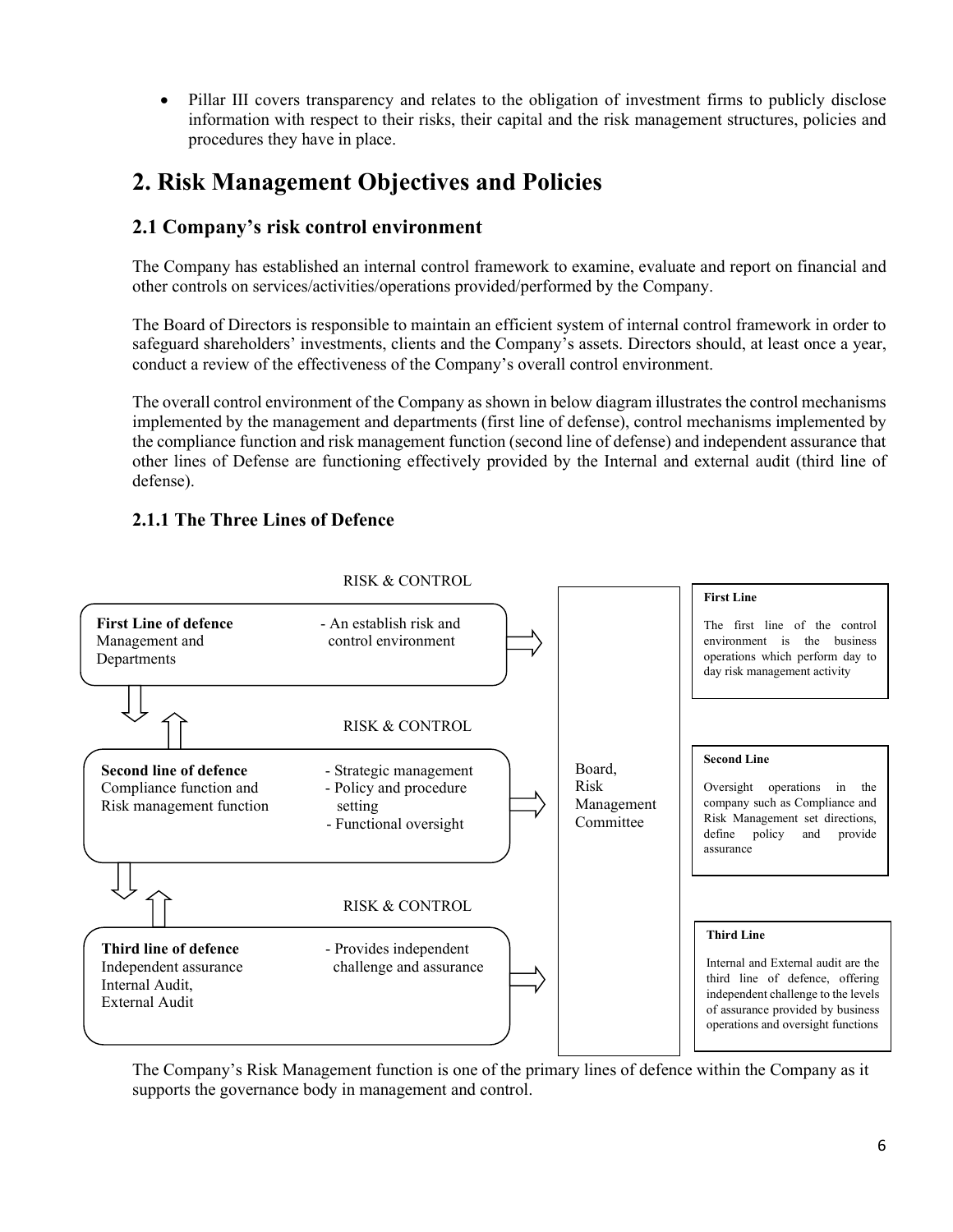### **First line of defence: Management and Departments – risk and control in the business**

Company's Board of Directors is responsible for ensuring that a risk and control environment is established as part of day-to-day operations. Line management are adequately skilled and trained to create risk definitions and make risk assessments. The risk profile is proactively reviewed, updated and modified for changes to the business environment and emerging risk changes. Active risk management and periodic reporting on risks is crucial to quick identification and response.

To ensure that the risk framework is able to respond quickly, the management makes best use of early warning indicators to identify, evaluate and respond to changes quickly.

The first line of defence provides management assurance, and informs the Compliance Officer and the Risk Manager by identifying risks and business improvement actions, implementing controls, and reporting on progress.

### **Second line of defence: The oversight function**

The second line of defense consists of the risk management and compliance independent functions that establish risk management policies, set standards for managing risk, enforce limit structures and provide appropriate oversight over specific risk areas. These functions determine the appropriate framework for managing risks and ensure it is implemented by business unit managers and process owners effectively and consistently across the Company.

These Functions set company boundaries by drafting and implementing policies and procedures. They are also responsible for guidance and directions for implementing their policies and for monitoring their proper execution. They provide oversight over business processes and risks.

Align strategy, risk and policies – these oversight functions are thus responsible for designing policies, setting directions, introducing best practice, ensuring compliance and providing assurance oversight for board members and Risk Management Committee.

#### **Third line of defence: Provides Independent assurance**

The third line of defence consists of the independent Internal Auditor and the independent External Auditor which offer independent challenge to the levels of assurance provided by business operations and oversight functions. They provide an independent review of the overall Company's risk controls and risk management process.

The Internal Auditor reviews and provides his independent opinion regarding the effectiveness and adequacy of Company's internal controls, measures, processes and procedures and provides his recommendations for corrective actions to be implemented to rectify identified deficiencies.

The External Auditors provide their independent opinion on the truth and fairness of Company's Financial Statements, and assess Company's ability to continue as a going concern. Among others the External Auditors review the risks faced by the Company as well as the measures and controls implemented by the Company for managing and mitigating these risks.

### <span id="page-6-0"></span>**2.1.2 Description of the overall control environment**

Attached to this disclosure is the Organizational structure of the Company (Appendix 1)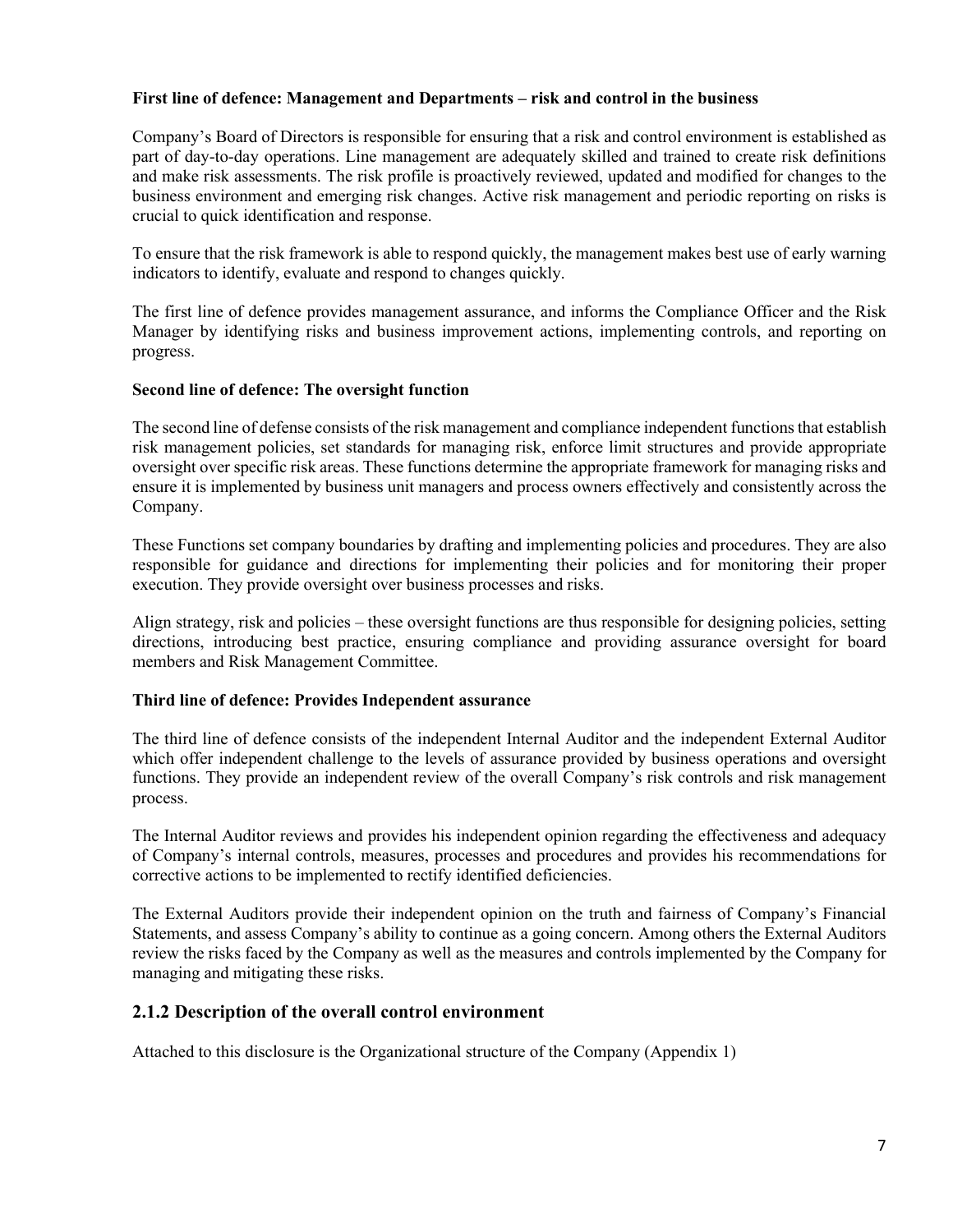### **Risk Management Function**

The Risk Management Function is responsible for the determination, evaluation and efficient management of the risks inherent in the provision of the investment and ancillary services by the Company and also for the development of policy regarding the assumption, follow up and management of risks including guidelines regarding possible risk exposure and acceptable risk levels.

The Risk Management Function is also responsible for the scrutiny of the Company's compliance with the arrangements, processes and mechanisms adopted to manage the risks relating to the Company's activities processes and systems in light of that level of risk tolerance and for the scrutiny of the adequacy and effectiveness of measures taken to address any deficiencies in policies, procedures, arrangements, processes and mechanisms, for managing risks relating to Company's activities, processes and systems, including failures by the relevant persons of the Company to comply with such arrangements, processes and mechanisms or follow such policies and procedures.

It is also responsible for tracking down and scrutiny of important abrupt changes in the Company's financial results, procedures or personnel, as well as the regular control of the volume and causes underlying deviations between predictions and corporate end results, as submitted to the Company's board of directors or to any other competent bodies thereof, so as to render possible the assessment of the performance of each of the Company's departments by reference to the goals set.

The Company has a written Risk Management Policy in place.

The Risk Manager of the Company participates to all the Risk Management meetings of the Company. The annual Risk Management report is also provided to the Compliance Officer who ensures that the findings and recommendation of the Risk Manager have been taken into consideration by the senior management and are properly implemented.

The staffing and the technical resources of the Risk Management function during the year under review were considered adequate for the identification and mitigation of risks associated with the Company, based on the level and type of business activities of the Company at the time.

In case additional resources will be required, the Risk Manager shall communicate these needs to the Company's Board of Directors and Senior Management as the Risk Management function operates independently and report directly to senior management and the Board of Directors.

### **Risk Management Committee**

The Risk Management Committee:

- is formed with the view to ensure the efficient management of the risks inherent in the provision of the investment services to Clients, as well as the risks underlying the operation of the Company, in general.
- scrutinize, and decide on various risks associated with the operation of the Company with the view to increase the awareness of, formulate internal policies and measure the performance of the said policies in dealing with the risks associated with the operation of the Company.
- **•** convenes to examine the results of stress tests and assess the various Risks the Company faces.

The Risk Management Committee is responsible for the development of an internal risk management framework and its integration with the Company's decision making process, covering the whole spectrum of the Company's activities and units. In particular to ensure that the Company has clear policy in respect of the assumption, follow up and management of risks duly notified to all interested parties or departments of the Company. This policy ensures that all parties involved in the provision of investment services are aware of: (a) the particular features of each investment service, financial instrument, and risk inherent in the provision of the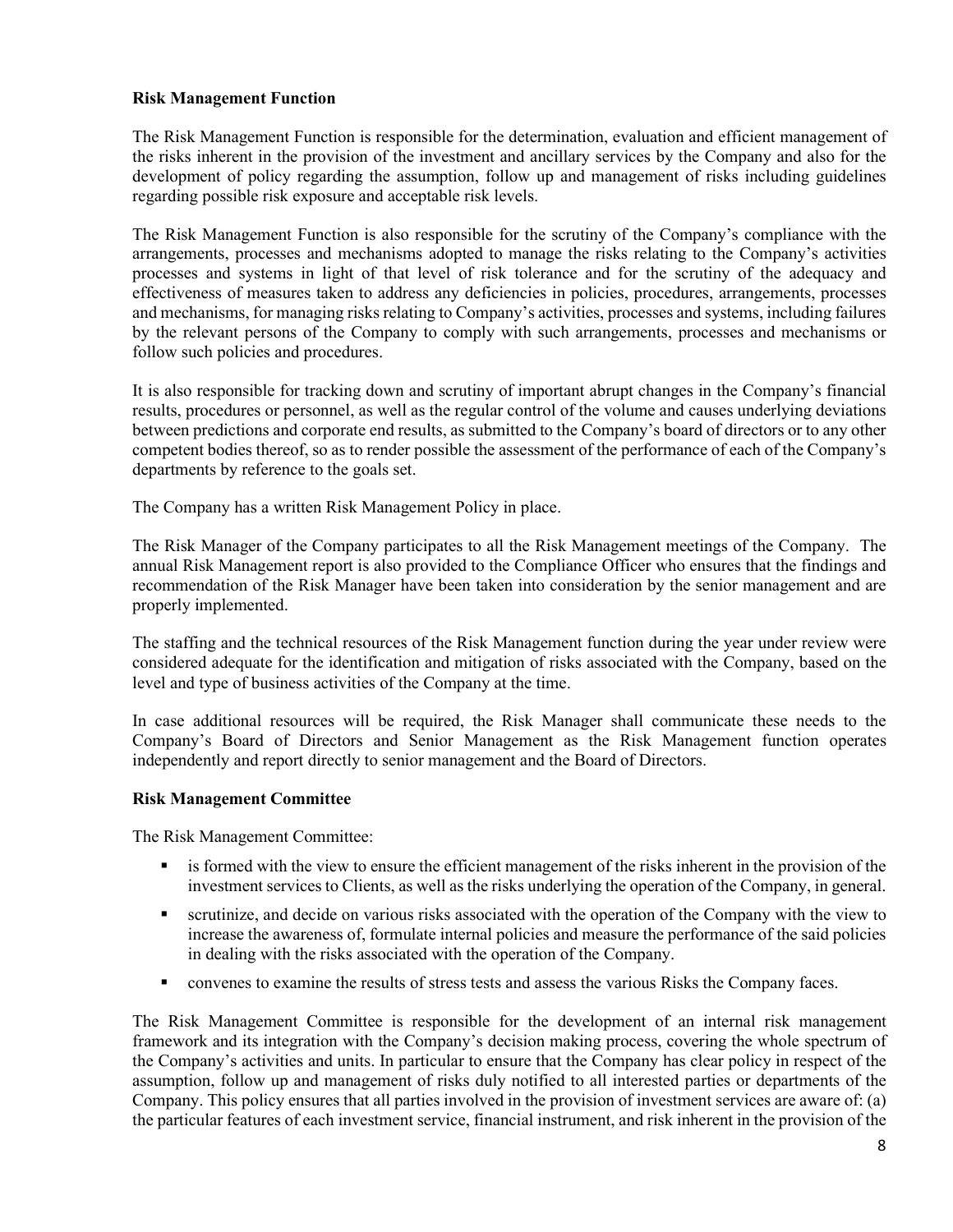services and (b) the interrelation between the volume of the projected returns and the gravity of the risks undertaken by the Company.

Hence, the Risk Management Committee is formed with the view to ensure the efficient monitoring of the risks inherent in the provision of the investment services to Clients, as well as the risks underlying the operation of the Company, in general.

The Risk Management Committee consists of two Non-Executive and Independent Directors. During the year 2020, the Risk Management Committee has not convened due to the fact that the Company has no significant operations.

### **Board of Directors of the Company**

The company's board of directors consists of five (5) members. Two executive, two non-executive and independent directors and one non-executive director. The non-executive director was appointed on 15/11/2019.

The Board is responsible for ensuring that the Company complies at all times with its obligations under the Law. In doing so, the Board assesses and periodically reviews the effectiveness of the policies, arrangements and procedures put in place to comply with the obligations under the Law, whilst if needed, takes appropriate measures to address any deficiencies.

The Board ensures that it receives on an annual basis, written reports regarding Compliance, Internal Audit, Money Laundering & Terrorist Financing and Risk Management issues, indicating, in particular, whether the appropriate remedial measures have been taken in the event of any deficiencies.

The Board is also responsible for the monitoring of the internal control mechanisms of the Company to enable the prevention of activities that are outside the scope and strategy of the Company and the prevention of any unlawful transactions, the identification of risks, and the timely and adequate intra- departmental flow of information.

Further to the above responsibilities of the Board, it should be noted that the Board has appointed a Risk Manager to ensure that all the different types of risks taken by the Company are compliant with the Law and the obligations of the Company under the Law, and that all the necessary procedures, relating to risk management are in place and are functional on an operational level on a day to day basis.

The Company's senior management consists of the two Executive Directors who take part in the daily operations of the Company and, where applicable, in the provision of investment and ancillary services, thus fulfilling the 4-Eyes Principle. Non-Executive and Independent Directors monitor the operations of the Company through their participation in the various Board meetings and Committees' meetings, as applicable, and where necessary, request and are granted access to information and reports from the Senior Management of the Company.

#### **Internal Audit Function**

The Internal Auditor establishes, implements and maintains an audit plan to examine and evaluate the adequacy and effectiveness of the Company's systems, internal control mechanisms and arrangements. He also issues recommendations based on the result of work carried and verifies compliance with his recommendations. He reports in relation to internal audit matters to Senior Management and the Board of Director's, at least annually.

The Internal Auditor undertakes onsite inspection/visits to examine that adequate policies and procedures, to detect any risk of failure by the Company to comply with its obligations under the Law, as well as the associated risks, have been established, implemented and maintained and that for these purposes, the Company takes into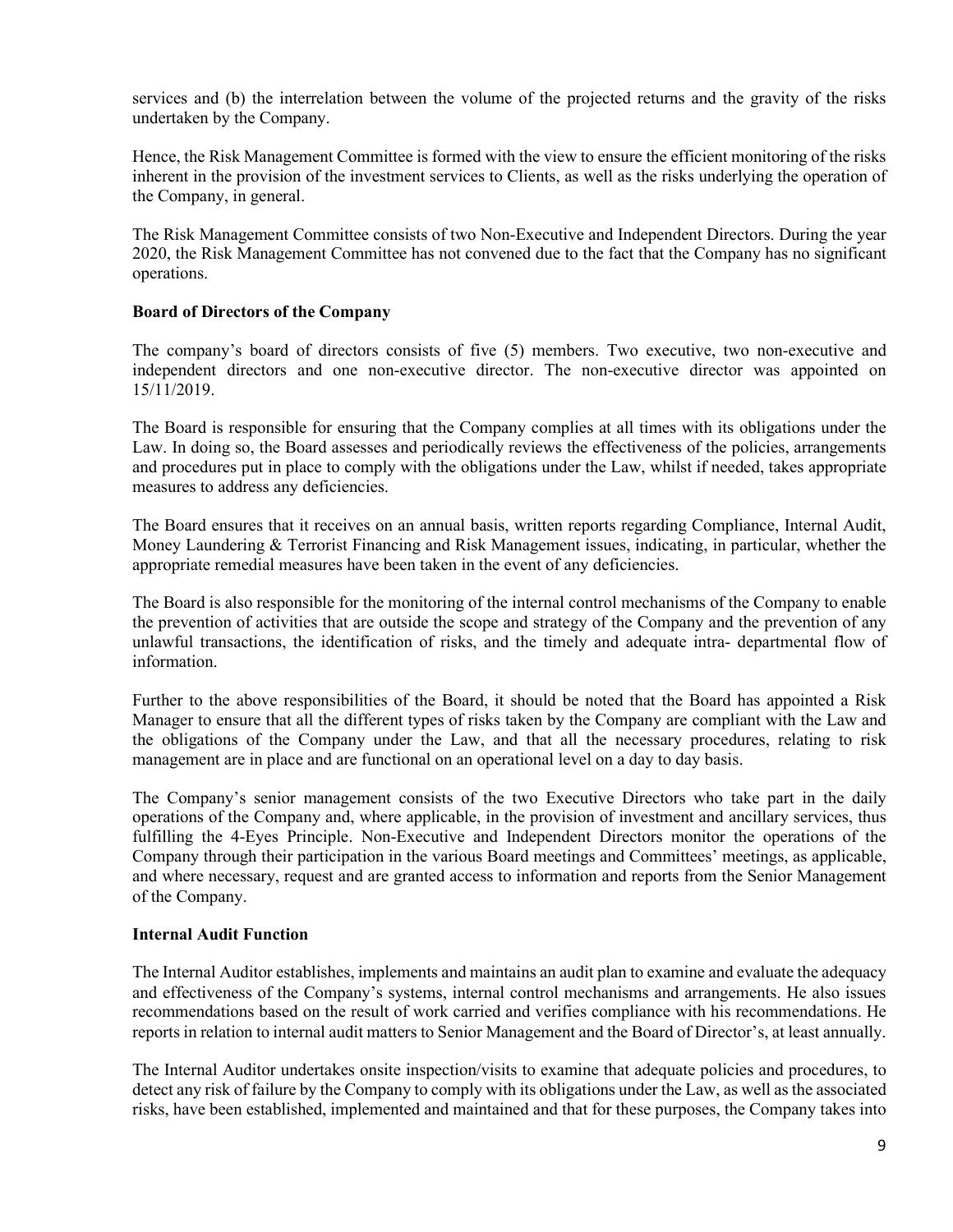account the nature, scale and complexity of the business of the Company, and the nature and range of investment services and activities undertaken in the course of that business. Furthermore through onsite inspections/visits the Internal Auditor examines whether the responsibilities of each function are discharged properly (i.e. soundly, honestly and professionally). The Compliance Officer ensures that the findings and recommendations of the Internal Auditor have been taken into consideration by the senior management and are properly implemented.

Company has established and maintained an internal audit function which is separate and independent from the other functions and activities of the Company. The Company has appointed a qualified, experienced and independent Internal Auditor. The Internal Auditor reports to the Senior Management and the Board of the Company and is separated and independent from the other functions and activities of the Company.

### **Compliance Function**

The Company has designed its risk management framework to be proportionate to the scale, nature and complexity of its business. Apart from the above described functions – Board of Directors, Risk Management Committee, Risk Management Department and Internal Audit function – other functions involved in Company's risk management framework are the Compliance function, the Anti-Money Laundering Compliance Function and the External Audit function.

In this respect and in compliance with relevant legislation the Company has established and maintains a permanent and effective Compliance Function (Compliance Officer) which operates independently and report to senior management and the Board of Directors. Only few of Compliance Officer's duties are the following:

- a) to monitor and to assess the adequacy and effectiveness of the measures and procedures put in place and the actions taken to address any deficiencies in the Company's compliance with its obligations under the Law and the Directive.
- b) to advise and assist the relevant persons responsible for carrying out investment services and activities to comply with the Company's obligations under the Law and the Directive.
- c) to provide support and assistance to all departments/ units/functions of the Company.
- d) to have the necessary authority, resources, expertise and have access to all relevant information.
- e) to apply a risk-based approach in order to allocate the function's resources efficiently.

### <span id="page-9-0"></span>**2.2 Information Flow on Risk to the Management Body**

The Board is updated regarding any risk issues by the Risk Manager. In addition, it receives reports on internal audit, compliance and money-laundering issues at least annually. The following table presents the main pieces of information provided to the Board on risk-related issues:

| <b>Information Flow on Risk to the Management Body</b> |                               |                     |           |  |  |  |  |
|--------------------------------------------------------|-------------------------------|---------------------|-----------|--|--|--|--|
| <b>Report</b>                                          | <b>Prepared by</b>            | <b>Submitted to</b> | Frequency |  |  |  |  |
| <b>Risk Management Report</b>                          | <b>Risk Manager</b>           | Board, CySEC        | Annually  |  |  |  |  |
| <b>Internal Audit Report</b>                           | Internal Auditor              | Board, CySEC        | Annually  |  |  |  |  |
| Compliance Report                                      | Compliance Officer            | Board, CySEC        | Annually  |  |  |  |  |
| <b>AML Compliance Report</b>                           | <b>AML</b> Compliance Officer | Board, CySEC        | Annually  |  |  |  |  |
| <b>Audited Financial Statements</b>                    | <b>External Auditor</b>       | Board, CySEC        | Annually  |  |  |  |  |
| <b>ICAAP</b> Report                                    | Risk Manager                  | Board, CySEC        | Annually  |  |  |  |  |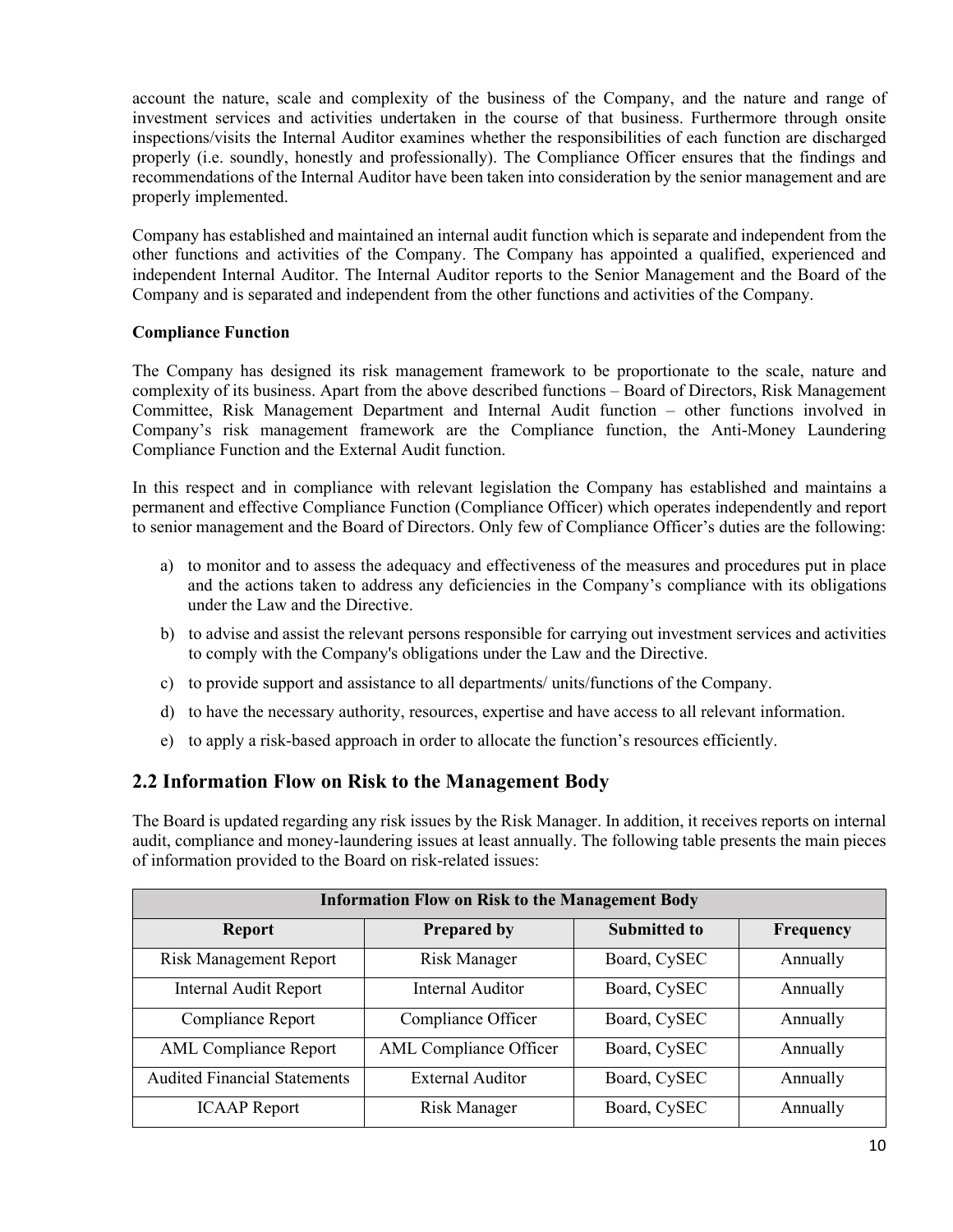| Capital Adequacy Report | Risk Manager / Head of<br>Accounting | Senior Management /<br>$\mathbb{C}\mathsf{v}\mathsf{SEC}$ | Quarterly |
|-------------------------|--------------------------------------|-----------------------------------------------------------|-----------|
|-------------------------|--------------------------------------|-----------------------------------------------------------|-----------|

# <span id="page-10-0"></span>**2.3 Risk Appetite**

The risk appetite defines the amount and type of risk that the Company is able and willing to accept in pursuing its business objectives. These risks include, among others, credit risk, market risk, operational risk, reputational risk and compliance risk. The risks and controls around them and the risk appetite set by the BoD for each risk, are set out in the sections further below. The risk management arrangements, which are in place, are considered to be adequate.

# <span id="page-10-1"></span>**2.4 Number of directorships held by members of the management body**

The following table shows the number of positions held by members of the Board of Directors in the various Boards of Directors, as at 31 December 2020, as required by Article 435 (2) of the Regulation (EU) No 575/2013. It shall be noted that directorships in organizations which do not pursue predominantly commercial objectives, are not taken into account for this purpose. Furthermore, executive or non-executive directorships held within the same group, are considered as a single directorship.

| Name of Director      | Executive | Non-executive | Number <sup>*</sup> of<br>Executive<br>directorships | Number <sup>*</sup> of non-<br>Executive<br>directorships |
|-----------------------|-----------|---------------|------------------------------------------------------|-----------------------------------------------------------|
| Nicholas Chrysochos   | I√        |               |                                                      |                                                           |
| Michael Abou Jaoude   | Ⅳ         |               |                                                      |                                                           |
| Ievgeniia Mykuliak    |           |               |                                                      |                                                           |
| Kyriacos Kyriacou     |           |               |                                                      | 25                                                        |
| Georgios Papageorgiou |           | ⋉             |                                                      |                                                           |

\* Including directorship in Menasecurities Ltd

# <span id="page-10-2"></span>**2.5 The recruitment policy for the selection of members of the management body**

The management body of the Company is the Board of Directors. The Company's management body includes executive and non-executive directors, as well as independent directors. The Company's Board of Directors has varied experience and background, including management, accounting, finance, banking, investments, risk management, etc. Additionally, the independent directors have a strong background in their field, adding as such value to the Company's Board.

The persons proposed for the appointment should have specialised skills and/or knowledge to enhance the collective knowledge of the Board of Directors and must be able to commit the necessary time and effort to fulfil their responsibilities.

Factors considered in the review of potential candidates include:

- Specialised skills and/or knowledge in accounting, finance, banking, law, business administration or related subject
- Knowledge of and experience with financial institutions ("fit-and-proper")
- Integrity, honesty and the ability to generate public confidence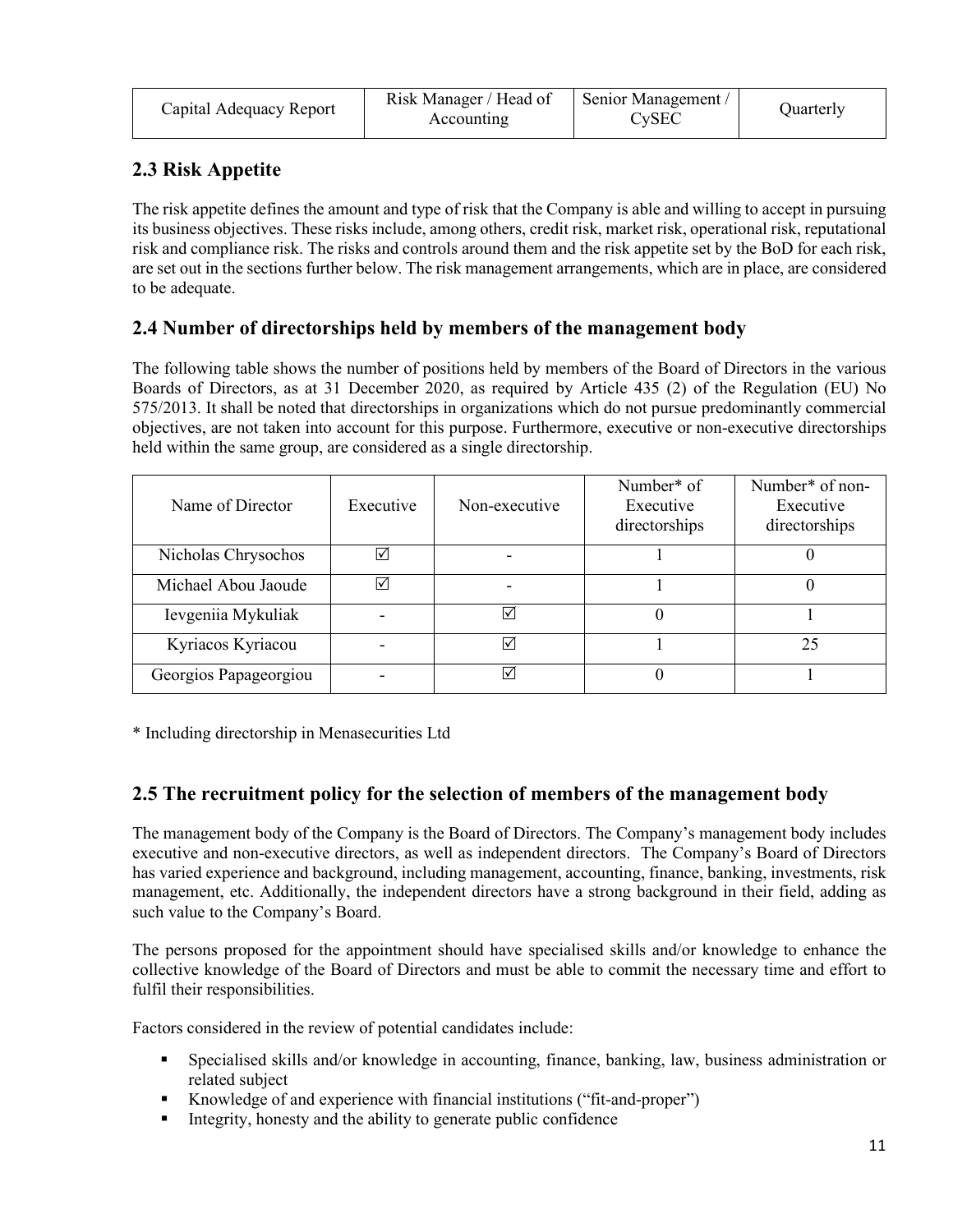- Knowledge of financial matters including understanding financial statements and financial ratios
- Demonstrated sound business judgment
- Risk management experience

The Company has established a Board Recruitment Policy (Assessment of the suitability of members of the management body and key function holders Policy) with the aim to identify, evaluate and select candidates as well as ensure appropriate succession. The purpose is when recruiting new members to ensure compliance with the relevant legislation and Company's policies and procedures. Potential member candidates must be qualified with specialized skills, available to commit adequate time and have a sound understanding the company's activities and the main risks. It is to be noted that the appointment of any Director is subject to the prior approval of CySEC which also assesses the competence, fitness and appropriateness of the Directors.

# <span id="page-11-0"></span>**2.6 Diversity policy in relation to the selection of members of the Board of Directors**

The Company recognizes the benefits and necessity of an adequately diverse Board of Directors. The objective of the said policy is to promote a balanced working environment where the skills, experience, qualities, professionalism and other backgrounds, such as the temperament and perspective of the directors, irrespective of gender, age, race, ethnicity and other criteria, enable each of them to contribute individually. Recruitment into the Board of Directors combines an assessment of both technical capability and competency skills referenced against the Company's leadership framework. A balance of these differences is considered when determining the optimum composition of the Board of Directors.

The Company has established a Board Diversity Policy with the aim to attract applicants with a wide range of knowledge, skills and backgrounds.

# <span id="page-11-1"></span>**3. Capital Management**

The Company's objectives when managing capital are:

- i. to comply with the capital requirements set by the regulator (CySEC)
- ii. to safeguard the Company's ability to continue as a going concern
- iii. to maintain a strong capital base to support the development of the business.

The Company's capital management is designated to maintain the capital base sufficient to keep the confidence of customers, creditors, other market participants and to secure the future development of the Company.

The three pillar model of Basel II places increased emphasis on risk management in addition to providing guidelines for the calculation of capital requirements and defining extended disclosure requirements.

The Basel II consists of three pillars:

Pillar I - Minimum capital requirements

- Pillar II Supervisory review process
- Pillar III Market discipline

Under this framework, the Company needs to monitor its capital base and maintain a strong capital adequacy ratio in order to be able to promote itself as a fully compliant and healthy Company, to support its business and maximize shareholders' value. In this respect, the Capital requirements should not be seen as a restriction of business but rather as a proactive risk management imposed to help both the Company and its client base.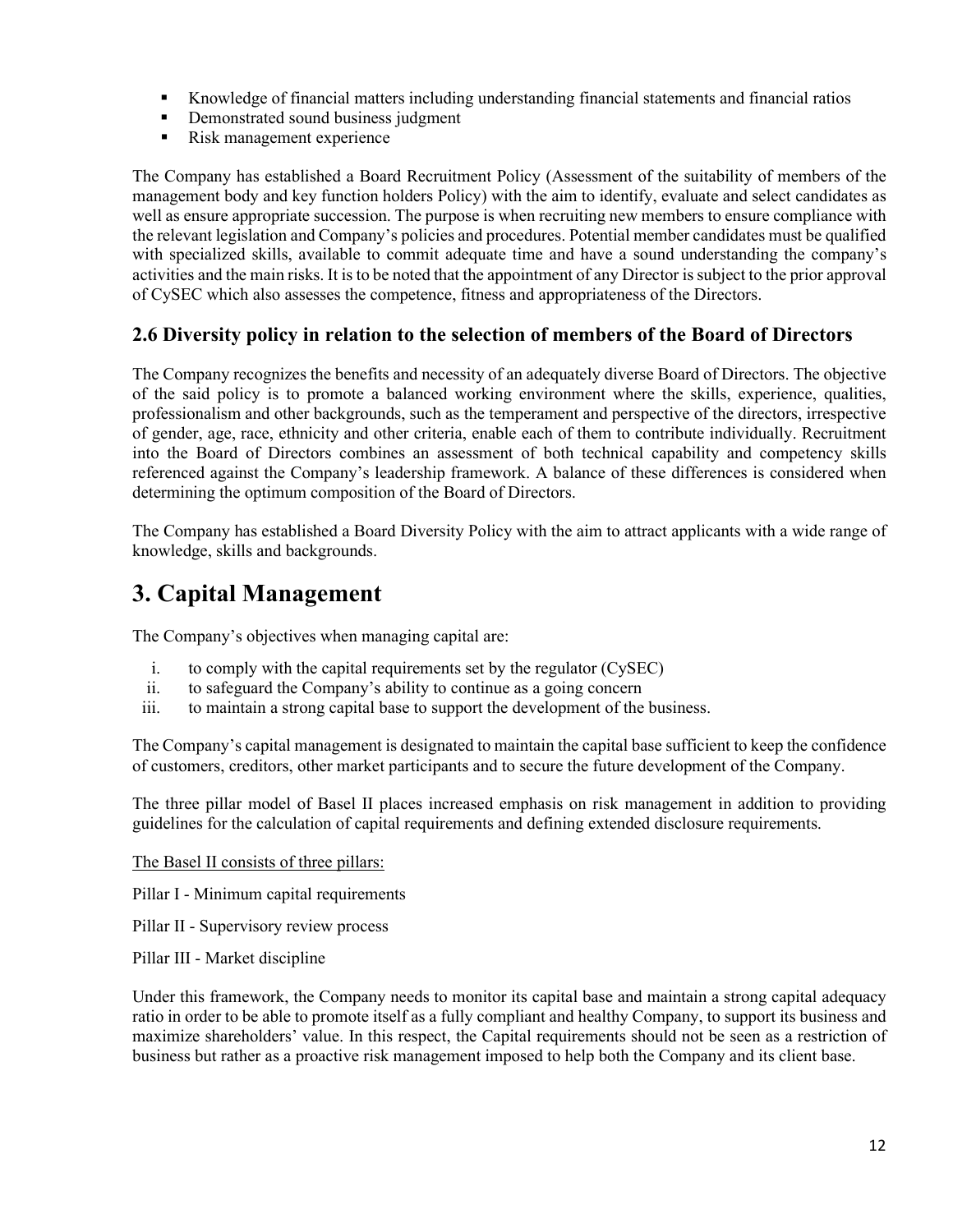Capital adequacy and the use of the regulatory capital are monitored by the Company's management at least on a monthly basis. The Company submits the relevant capital adequacy forms to its Regulator on a quarterly basis. The Company maintains only Common Equity Tier 1 capital as eligible own funds.

The risk weighted assets are measured by means of a hierarchy of risk weights classified according to their nature and reflecting an estimate of market, operational and credit risks, taking into account any eligible collateral or guarantee.

# <span id="page-12-0"></span>**3.1 Own Funds**

The fundamental pillar of the capital adequacy framework, Pillar I, is based on the fact that the Company must have own funds which are at all times more than or equal to the sum of its capital requirements.

The Pillar I regulatory capital of the Company is calculated on the basis of account balances computed and derived based on the adoption by the Company of the International Financial Reporting Standards ("IFRS") as adopted by the European Union ("EU") and the requirements of the Cyprus Companies Law, Cap 113.

The available regulatory capital is classified under two main categories:

- 1. Tier 1 capital (Common Equity Tier 1 Capital plus Additional Tier 1 Capital);
- 2. Tier 2 capital.

*Common Equity Tier 1 (CET1) capital*, which includes share capital, share premium, reduction of share capital reserve, retained earnings including the profit/loss for the year, the revaluation reserve and other reserves. The carrying amount of goodwill and other intangible assets and deferred tax assets that rely on future profitability and do not arise from temporary differences are deducted from CET1 capital. Also deducted from CET1 capital is the Company's contribution to the Investors Compensation Fund, as per the requirements of Circular 162 issued on 10 October 2016 by the Cyprus Securities and Exchange Commission (CySEC) and value adjustments due to the requirements for prudent valuation as per Article 105 of the CRR.

*Additional Tier 1 (AT1) capital*, which includes hybrid instruments, composed by Convertible Capital Securities 1 (CCS1) and Convertible Capital Securities 2 (CCS2). A portion of the carrying amount of intangible assets is deducted from AT1 capital.

*Tier 2 capital*, which includes subordinated loan capital. The direct holdings of Tier 2 instruments are deducted from Tier 2 capital. In addition, other transitional adjustments in relation to property revaluation reserve are added to Tier 2 capital.

### Tier 1 Capital

Common Equity Tier 1 Capital includes the following:

- a) Capital instruments eligible as CET1 Capital (Share Capital + Share Premium)
- b) Retained earnings
- c) Additional deductions of CET1 Capital due to Article 3 CRR (Investor Compensation Fund)
- d) CET1 Capital elements or deductions (other)

The Company deducts its contribution to the Investors Compensation Fund from the Common Equity Tier 1 capital as required by local regulations.

No Additional Tier 1 Capital.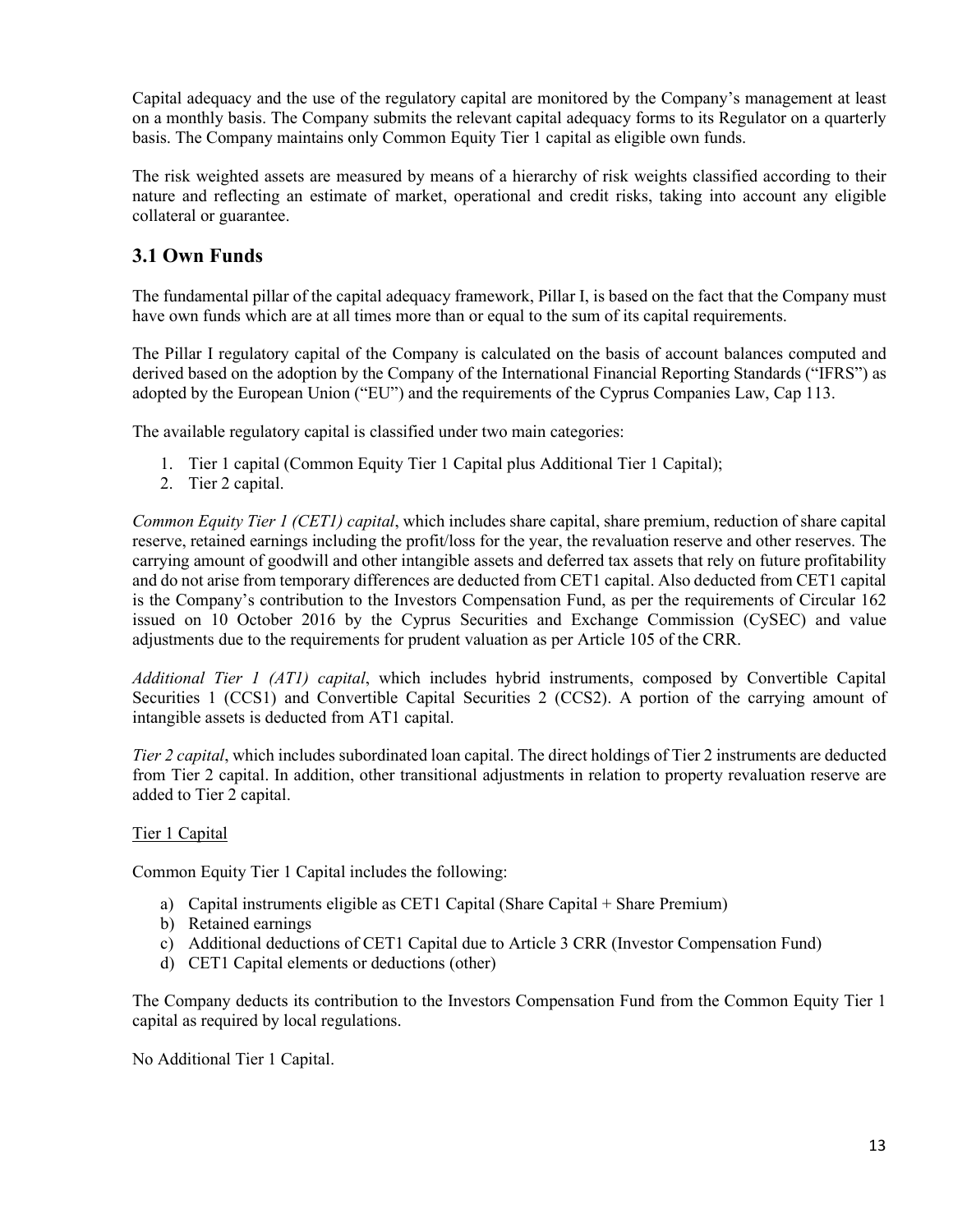### Tier 2 Capital

Tier 2 Capital of the Company is N/A for 2020.

The Capital Base of the Company is consisted solely of Common Equity Tier 1 capital. An analysis of the Company's own funds is presented in Table 1 below:

| <b>Own Funds</b>                      | <b>Year ended 31/12/2020</b> |
|---------------------------------------|------------------------------|
|                                       | EUR $(900)$                  |
| <b>Common Equity Tier 1 Capital</b>   |                              |
| Share Capital                         | 125                          |
| <b>Share Premium</b>                  | $\theta$                     |
| Retained earnings                     | (866)                        |
| Non-refundable advances               | 860                          |
| <b>Total CET1</b> (before deductions) | 119                          |
|                                       |                              |
| <b>CET1 Deductions:</b>               |                              |
| <b>Investor Compensation Fund</b>     | (41)                         |
| Additional deductions                 |                              |
| <b>Total Tier 1 Capital</b>           | 78                           |
|                                       |                              |
| <b>Tier 2 Capital</b>                 | $\theta$                     |
|                                       |                              |
| <b>Total Own Funds</b>                | 78                           |

The *Common Equity Tier 1 (CET1) ratio* is the CET1 capital of the Company expressed as a percentage of the total risk weighted assets for covering pillar 1 risks.

The *Tier 1 (T1) ratio* is the T1 capital of the Company expressed as a percentage of the total risk weighted assets for covering pillar 1 risks.

The *Total Capital ratio* is the own funds of the Company expressed as a percentage of the total risk weighted assets for covering pillar 1 risks

|                            | Minimum requirements $(\% )$ | <b>Menasecurities Ltd - 31.12. 2020 (%)</b> |
|----------------------------|------------------------------|---------------------------------------------|
| <b>CET1 Capital Ratio</b>  | 4.5                          | 5.46 <sup>1</sup>                           |
| <b>T1 Capital Ratio</b>    | 6.0                          | $5.46^2$                                    |
| <b>Total Capital Ratio</b> | 8.0                          | 5.46 <sup>3</sup>                           |

The capital adequacy ratio expresses the capital base of the Company as a proportion of the total risk weighted assets. The Company has breached the minimum total capital ratio mentioned above.

<sup>&</sup>lt;sup>1</sup> CET1 Capital Ratio = Common Equity Tier 1 Capital / Total Risk Exposure  $*$  100 = 65/1193 $*$ 100 = 5.46

<span id="page-13-1"></span><span id="page-13-0"></span><sup>&</sup>lt;sup>2</sup> T1 Capital Ratio = Tier 1 Capital  $\hat{i}$  Total Risk Exposure \* 100 = 65/1193 \* 100 = 5.46

<span id="page-13-2"></span><sup>&</sup>lt;sup>3</sup> Total Capital Ratio = Total Capital Ratio / Total Risk Exposure  $*$  100 = 65/1193 $*$ 100 = 5.46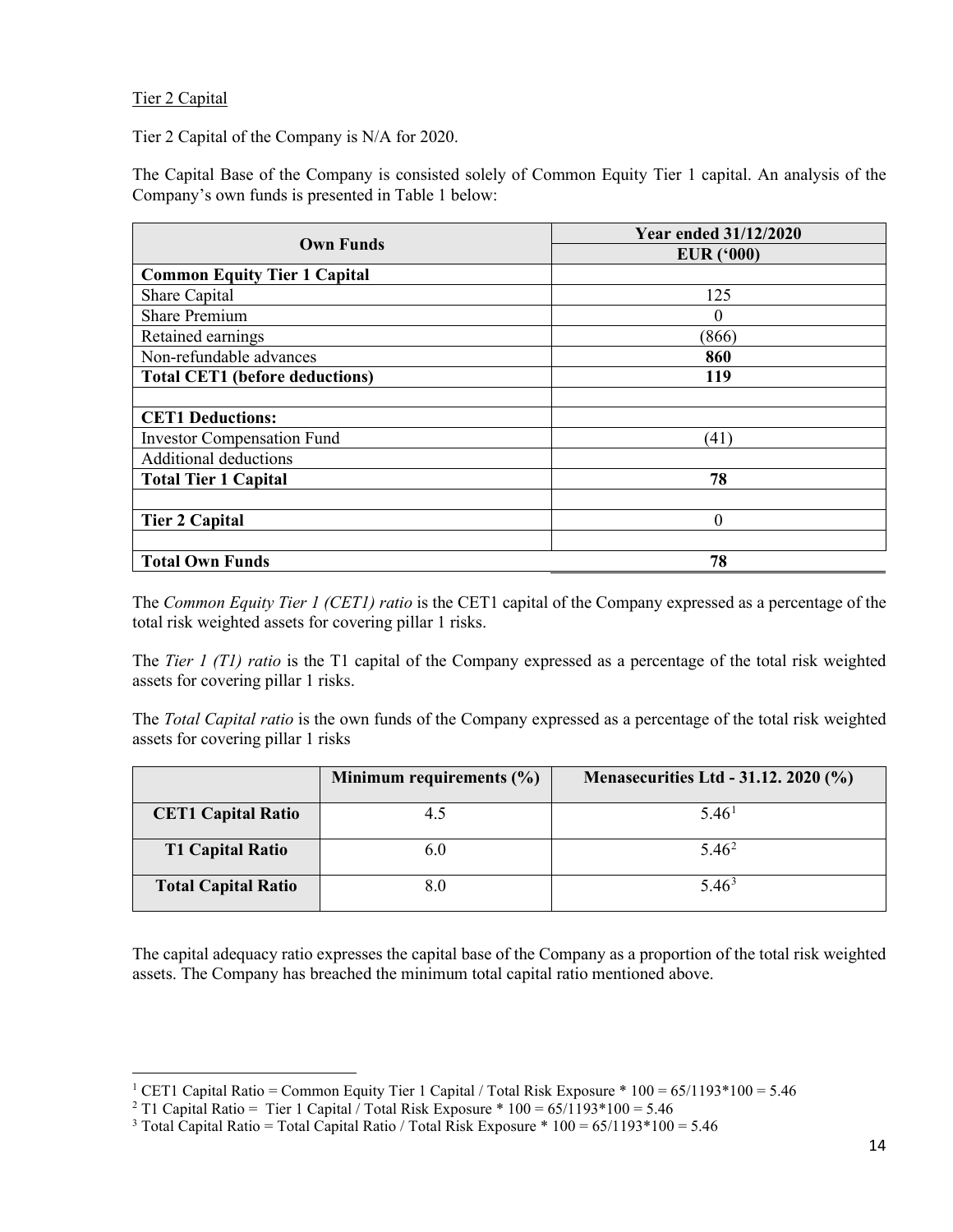# <span id="page-14-0"></span>**3.2 Capital Requirements**

Further to the requirements of Pillar I (mentioned above), a more detailed approach on managing risks is achieved through the preparation of the Pillar II requirements and more precisely the internal capital adequacy assessment process (ICAAP) report which follows the requirements under Regulation (EU) No. 575/2013 and relevant guidelines issued by CySEC.

The ICAAP report is a key tool for both the Company and the regulatory as it approaches the risk assessment from a holistic perspective enabling the Company to assess as much risks as possible, reducing its residual risk and enabling more precise future growth planning.

The Company's ICAAP is a valuable Risk Management tool which ensures that the Company's Risk Management framework receives the necessary attention from all the related functions of the Company. Moreover, through the ICAAP, the Board of the Company communicates to the personnel of the Company its commitment in cultivating a risk-averse culture within the organization. Through the application of the ICAAP, the Company ensures that:

- the ICAAP and the general risk management practices are embedded in its daily operations and business,
- it has in place an adequate risk management and internal control system which is continuously enhanced and developed in accordance with the risk factors identified through the ICAAP,
- it identifies, monitors, measures, mitigates and controls the risks incurred from the Company's activities,
- material Pillar 2 risks, are quantified and additional capital is allocated against them, or alternatively, additional controls are devised and adopted by the Company as applicable,
- it possesses at any instance the necessary internal capital suitable to its risk profile, which is calculated based on both the minimum capital requirements rules, as well as on internal risk assessment, and is sufficient for mitigating the risks considered by the Company as material,
- appropriate and adequate budget forecasting, financial projections and stress testing is performed so as for the Risk Management process and the capital planning of the Company to be forward looking.

The abbreviation SREP refers to the Supervisory Review and Evaluation Process, which covers all of the processed and measures defined in the ICAAP. Essentially, these include the review and evaluation of the company's ICAAP, the performance of an independent assessment of the company's risk profile and if necessary taking prudential measures and other supervisory actions.

In developing its ICAAP, the Company is required to consider quantitative as well as qualitative criteria such as the establishment of suitable processed.

The Risk Manager is responsible to:

- Design the Company's ICAAP, identify, assess and quantify all material risks surrounding the Company, and propose the allocation of the necessary funds to cover those risks,
- Examine the financial results of the Company, and control the capital adequacy and the large exposures of the Company,
- Calculate, set, review, update and monitor Client and counterparty limits and maintain a record of the said limits.

### Capital requirements by Risk Category

CySEC requires each investment firm to maintain a minimum ratio of capital to risk weighted assets of 8% for Pillar I risks plus additional capital buffers as applicable, while it may also impose additional capital requirements for risks not covered by Pillar I.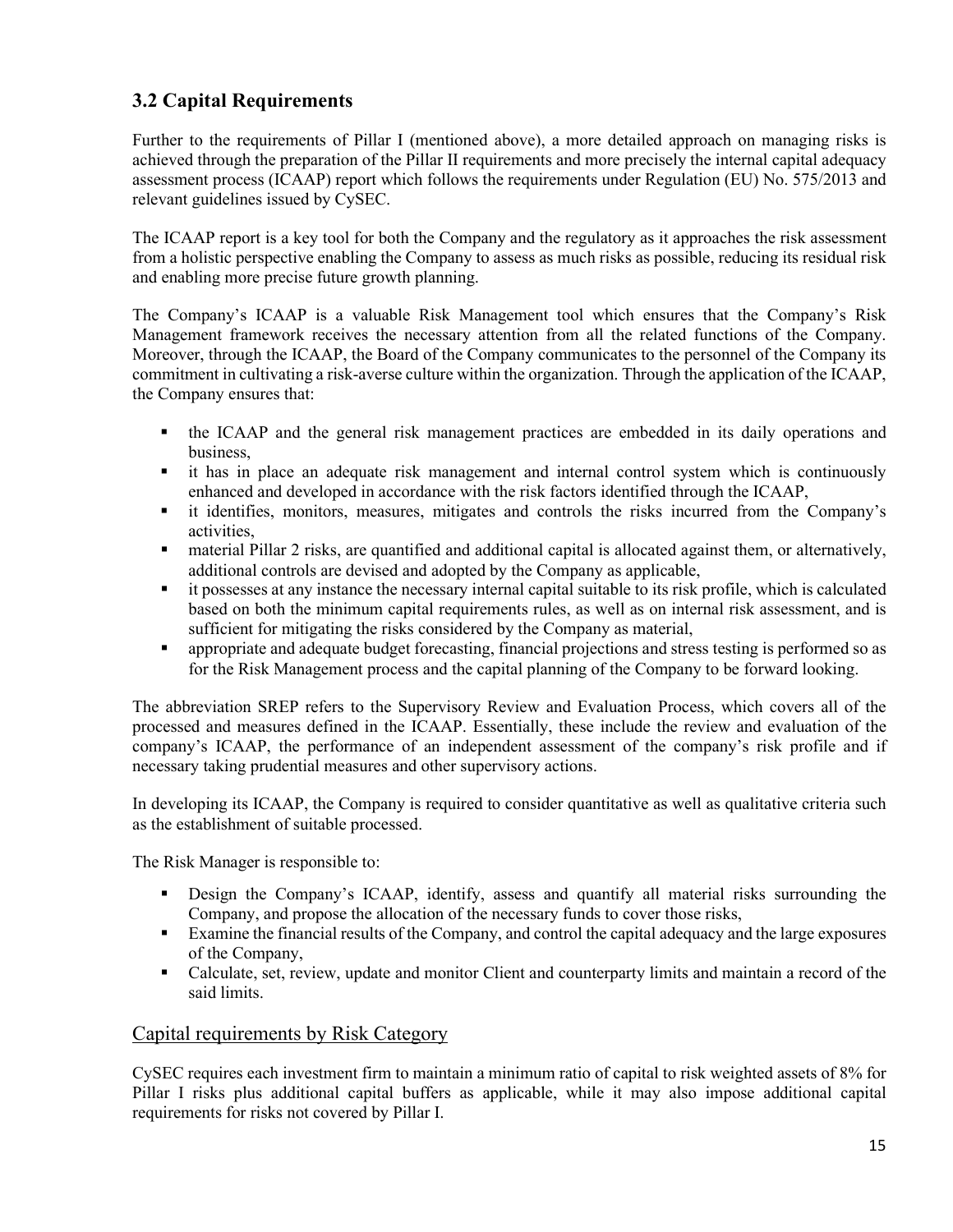The Company follows the Standardized Approach for the measurement of its Pillar 1 capital requirements for Credit Risk and Market Risk, and the Basic Indicator Approach for operational risk.

### <span id="page-15-0"></span>**3.2.1 Credit Risk**

Credit Risk arises when counterparties fail to discharge their contractual obligations towards the Company, thus reducing the amount of future cash inflows from the financial assets at hand on the Company's balance sheet. The Company is exposed to credit risk when trading with various counterparties and when placing funds with banks and other parties.

The management of credit risk, including counterparty credit risk, is the primary responsibility of the Risk Management Department, with Senior Management assuming a supervisory role in the process. The Risk Management Department, together with Senior Management, are responsible for establishing policies and procedures which identify, analyze, evaluate, treat and monitor risks during the course of business. Management is also responsible for the establishment of limits on the amount of risk accepted in relation to a borrower, or groups of borrowers, as well as to industry sectors.

The use of a credit assessment framework helps the Risk Management Department mitigate such risks by analyzing a client's or counterparty's credit quality based on the evaluation of both financial and non-financial information.

The exposures to any one borrower, including banks and brokers, is further restricted by sub-limits covering on and off-balance sheet exposures and daily delivery risk limits in relation to trading items. Actual exposures against limits are monitored daily.

Furthermore, the Company monitors closely concentration limits, as well as cases where limit utilization is close to a maximum, such that the impact of new transactions on the concentration within the Company is consistent with its risk appetite and Company's limit structure.

The Company's risks function is organized on the basis of the type of counterparty in order to distinguish, during the risk management process, the most suitable asset classes for its credit risk calculation:

- a) exposures to central governments or central banks
- b) exposures to regional governments or local authorities
- c) exposures to public sector entities
- d) exposures to multilateral development banks
- e) exposures to international organizations
- f) exposures to institutions
- g) exposures to corporates
- h) retail exposures
- i) exposures secured by mortgages on immovable property
- j) exposures in default
- k) exposures associated with particularly high risk
- l) exposures in the form of covered bonds
- m) items representing securitization positions
- n) exposures to institutions and corporates with a short-term credit assessment
- o) exposures in the form of units or shares in collective investment undertakings ('CIUs');
- p) equity exposures;
- q) other items.

The table below provides information on the Company's credit risk exposure, risk weighted asset ("RWA") and capital requirements as at 31 December 2020 broken down by exposure class: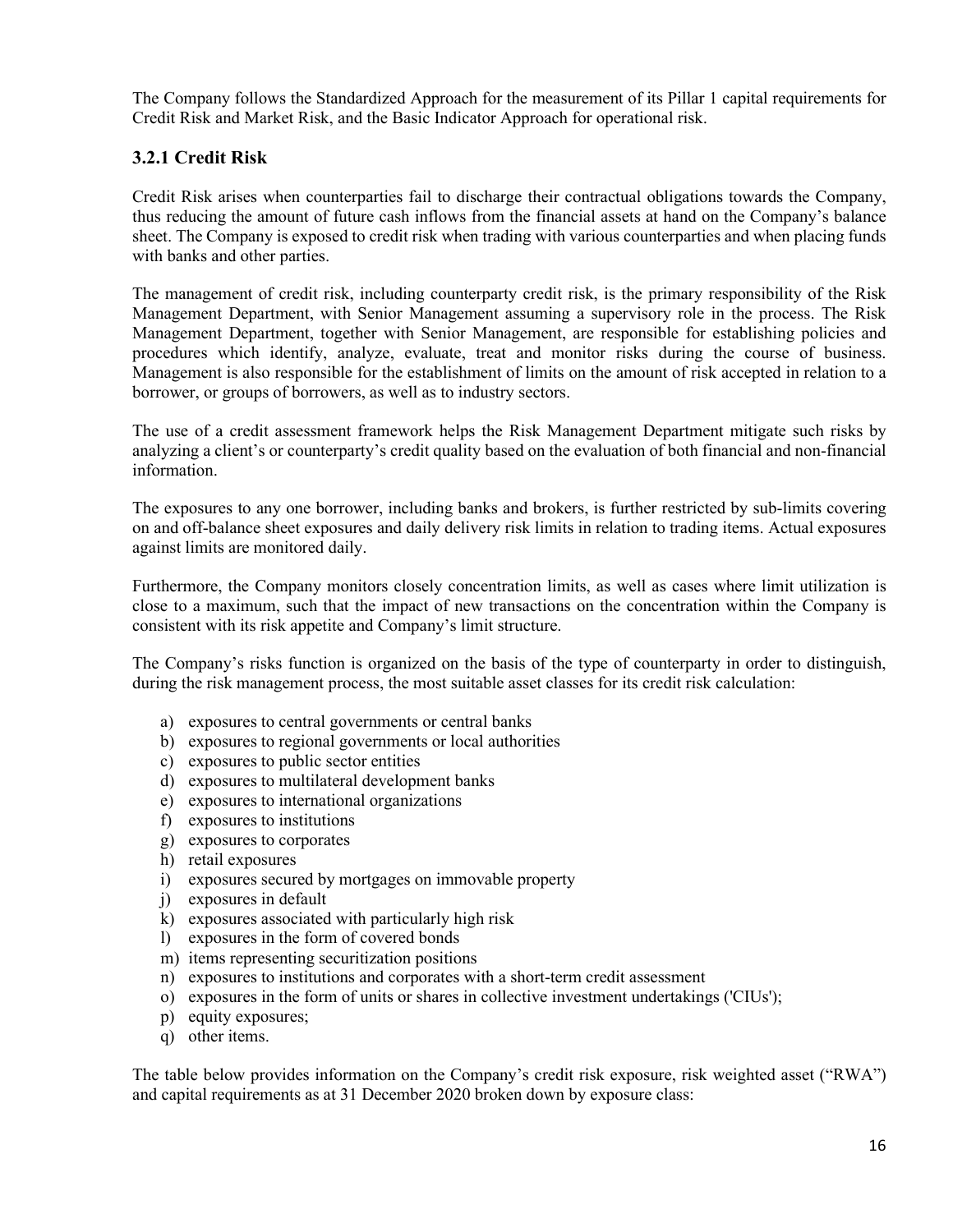| <b>Credit Risk</b>                                                                           | <b>Exposure</b><br>$(\text{\large\ensuremath{\in}} 000\text{\large\ensuremath{\in}} s)$ | <b>Risk Weighted</b><br>Assets $(\text{\textsterling} 000\text{\textdegree}^3)^4$ | <b>Capital Requirements</b><br>$(\text{\large\ensuremath{\in}} 000\text{\large\ensuremath{\in}} s)$ |
|----------------------------------------------------------------------------------------------|-----------------------------------------------------------------------------------------|-----------------------------------------------------------------------------------|-----------------------------------------------------------------------------------------------------|
| Exposures to central governments or<br>central bank                                          |                                                                                         |                                                                                   |                                                                                                     |
| Exposures to regional governments or<br>local authorities                                    |                                                                                         |                                                                                   |                                                                                                     |
| Exposures to public sector entities                                                          |                                                                                         |                                                                                   |                                                                                                     |
| Exposures to multilateral development<br>banks                                               |                                                                                         |                                                                                   |                                                                                                     |
| Exposures to international organizations                                                     |                                                                                         |                                                                                   |                                                                                                     |
| Exposures to institutions                                                                    | 75                                                                                      | 15                                                                                | 1 <sup>5</sup>                                                                                      |
| Exposures to corporates                                                                      |                                                                                         |                                                                                   | $\theta$                                                                                            |
| Retail exposures                                                                             |                                                                                         |                                                                                   | $\Omega$                                                                                            |
| Exposures secured by mortgages on<br>immovable property                                      |                                                                                         |                                                                                   |                                                                                                     |
| Exposures in default                                                                         |                                                                                         |                                                                                   |                                                                                                     |
| Exposures associated with particularly<br>high risk                                          |                                                                                         |                                                                                   |                                                                                                     |
| Exposures in the form of covered bonds                                                       |                                                                                         |                                                                                   |                                                                                                     |
| Items representing securitization<br>positions                                               |                                                                                         |                                                                                   |                                                                                                     |
| Exposures to institutions and corporates<br>with a short-term credit assessment              |                                                                                         |                                                                                   |                                                                                                     |
| Exposures in the form of units or shares<br>in collective investment undertakings<br>(CIUs') |                                                                                         |                                                                                   |                                                                                                     |
| Equity exposures                                                                             |                                                                                         |                                                                                   |                                                                                                     |
| Other items                                                                                  | 58                                                                                      | 58                                                                                | $\overline{5^6}$                                                                                    |
| <b>Total</b>                                                                                 | 135                                                                                     | 75                                                                                | 6                                                                                                   |

### **Credit risk adjustments**

### Past due and impaired financial assets

Past due items are defined as all loans and advances where the counterparty has failed to make a payment when it is contractually due.

A financial asset or a group of financial assets is deemed to be impaired if there is an objective evidence of impairment as a result of one or more events that has occurred since the initial recognition of the asset (an "incurred loss event") and that loss event has an impact on the estimated future cash flows of the financial asset or the group of financial assets that can be reliably estimated.

The criteria that the Company uses to determine that there is objective evidence of an impairment loss include:

- Significant financial difficulty of the issuer or obligor.
- A breach of contract, such as a default or delinquency in interest or principal payments.

<span id="page-16-0"></span><sup>4</sup> These calculations are described in the section "Nominated External Credit Assessment Institutions for the application of the Standardized Approach"

<span id="page-16-1"></span><sup>&</sup>lt;sup>5</sup> Capital Requirement (for Institutions) =  $15*8\% = 1$ 

<span id="page-16-2"></span><sup>&</sup>lt;sup>6</sup> Capital Requirement (for Other items) =  $58*8% = 5$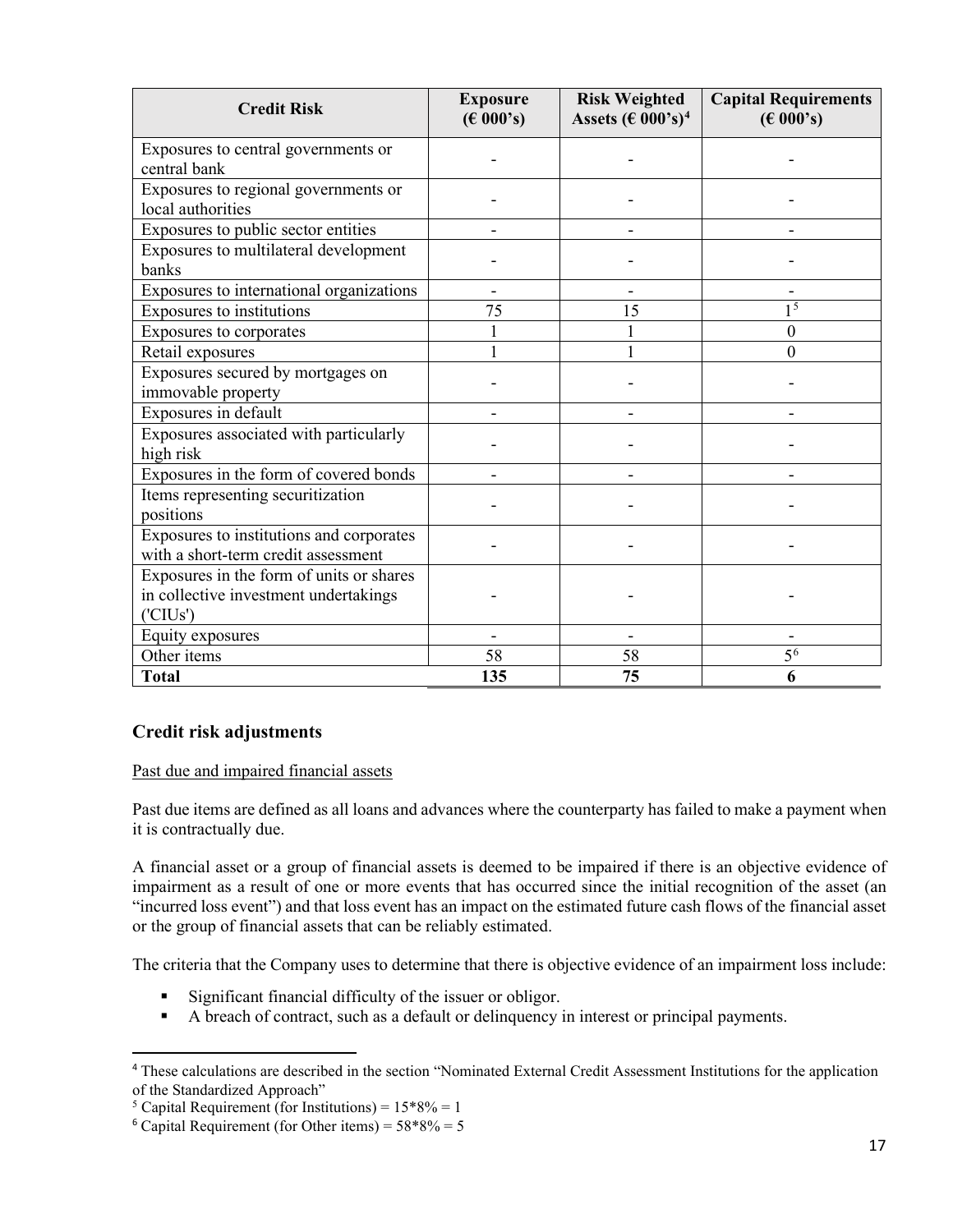- The Company, for economic or legal reasons relating to the borrower's financial difficulty, grants to the borrower a concession that it would not otherwise consider.
- It becomes probable that the borrower will enter into bankruptcy or other financial reorganization.
- The disappearance of an active market for that financial asset because of financial difficulties, or
- Observable data indicating that there is a measurable decrease in the estimated future cash flows from a portfolio of financial assets since the initial recognition of those assets, although the decrease cannot yet be identified with the individual financial assets in the portfolio, including:
	- $\checkmark$  Adverse changes in the payment status of borrowers in the portfolio, and
	- $\checkmark$  National or local economic conditions that correlate with defaults on the assets in the portfolio.

The Company first assesses whether objective evidence of impairment exists. For loans and receivables the amount of the loss is measured as the difference between the asset's carrying amount and the present value of the estimated future cash flows (excluding future credit losses that have not been incurred) discounted at the financial asset's original effective interest rate. The asset's carrying amount is reduced and the amount of the loss is recognized in the statement of comprehensive income. If a loan has a variable interest rate, the discount rate for measuring any impairment loss is the current effective interest rate determined under the contract.

As a practical expedient, the Company may measure impairment on the basis of an instrument's fair value using an observable market price.

If, in a subsequent period, the amount of the impairment loss decreases and the decrease can be related objectively to an event occurring after the impairment was recognized (such as an improvement in the debtor's credit rating), the reversal of the previously recognized impairment loss is recognized in the statement of comprehensive income.

The Company assesses at the end of each reporting period whether there is objective evidence that a financial asset or group of financial assets is impaired. As at 31 December 2020, no financial assets, loans or receivables, or trade and other receivables, were past due or impaired.

### Nominated External Credit Assessment Institutions for the application of the Standardized Approach

For the purposes of applying the Standardized Approach, institutions are required to use risk assessments prepared by External Credit Assessment Institutions ("ECAI") in order to determine the risk weightings to be applied. The Company's nominated ECAIs, which are recognized by CySEC, are Fitch Ratings ("Fitch"), Standard and Poor's Rating Services ("S&P"), and Moody's Investor Service (Moody's). ECAI risk assessments are used for risk weighting the firm's exposures to central governments and central banks, institutions and corporates.

Companies are using the below Credit Quality Step ("CQS") mapping table, to map the credit assessment to credit quality steps:

| <b>Credit Quality Step</b> | <b>Fitch Ratings</b> | <b>Moody's Ratings</b> | <b>S&amp;P Ratings</b> |
|----------------------------|----------------------|------------------------|------------------------|
|                            | AAA to AA-           | Aaa to Aa3             | AAA to AA-             |
|                            | $A+$ to $A-$         | Al to $A3$             | $A+$ to $A-$           |
|                            | $BBB+$ to BBB-       | Baal to Baa3           | $BBB+$ to BBB-         |
|                            | $BB+$ to $BB-$       | Bal to Ba3             | $BB+$ to $BB-$         |
|                            | $B+$ to $B-$         | B1 to B3               | $B+$ to $B-$           |
|                            | $CCC+$ and below     | Caa1 and below         | $CCC+$ and below       |

When calculating the capital requirements for credit risk for both on- and off-balance sheet positions, the Company assigns risk weights to the exposures based on their exposure type and rating, as prescribed by the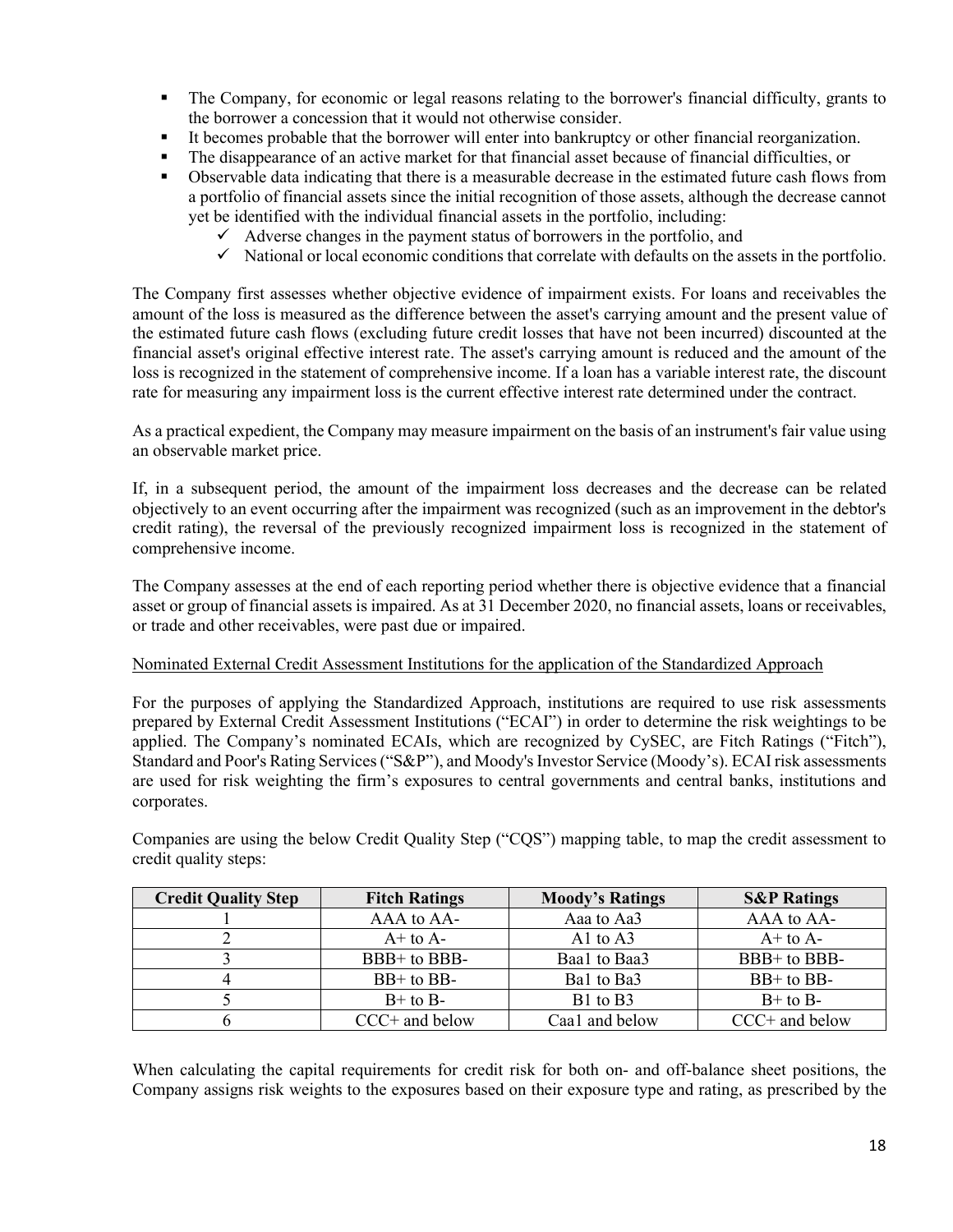Regulation. The process for transferring issuer and issue credit assessments onto items not included in the trading book is applied in the following priority:

- 1. Where a credit assessment exists for a specific instrument, this credit assessment shall be used to determine the risk weight to be assigned to that item;
- 2. Where no directly applicable credit assessment exists for a specific instrument, then the credit assessment of the issuer shall be used;
- 3. Where no directly applicable credit assessment exists for a specific instrument or its issuer, the relevant exposure shall be treated as unrated. For this category, the risk weight will be determined taking into account whether a Sovereign rating exists or not.

### *Exposure to Institutions:*

Credit Risk arises when counterparties fail to discharge their obligations towards the Company, thus reducing the amount of future cash inflows from the financial assets at hand on the Company's balance sheet. The Company has no significant concentration of credit risk, however has specific credit risks arising from its current banking accounts with credit institutions.

According to Article 119 of the CRR, exposures to institutions for which a credit assessment by a nominated ECAI is available shall be risk-weighted in accordance with Article 120. Exposures to institutions for which a credit assessment by a nominated ECAI is not available shall be risk-weighted in accordance with Article 121.

Exposures to institutions for which a credit assessment by a nominated ECAI is available shall be assigned a risk weight according to the following categories.

A) Exposures to institutions with a residual maturity of more than three months for which a credit assessment by a nominated ECAI is available

| Credit quality step to which central<br>government is assigned |     |     |     |      |      |      |
|----------------------------------------------------------------|-----|-----|-----|------|------|------|
| <b>Risk weight of exposure</b>                                 | 20% | 50% | 50% | 100% | 100% | 150% |

B) Exposures to an institution of up to three months residual maturity for which a credit assessment by a nominated ECAI is available

| Credit quality step to which central<br>government is assigned |     |     |     |     |     |      |
|----------------------------------------------------------------|-----|-----|-----|-----|-----|------|
| <b>Risk weight of exposure</b>                                 | 20% | 20% | 20% | 50% | 50% | 150% |

Exposures to institutions for which a credit assessment by a nominated ECAI is not available shall be assigned a risk weight according to the credit quality step to which exposures to the central government of the jurisdiction in which the institution is incorporated are assigned in accordance with the table below:

| Credit quality step to which central |  |  |  |
|--------------------------------------|--|--|--|
| government is assigned               |  |  |  |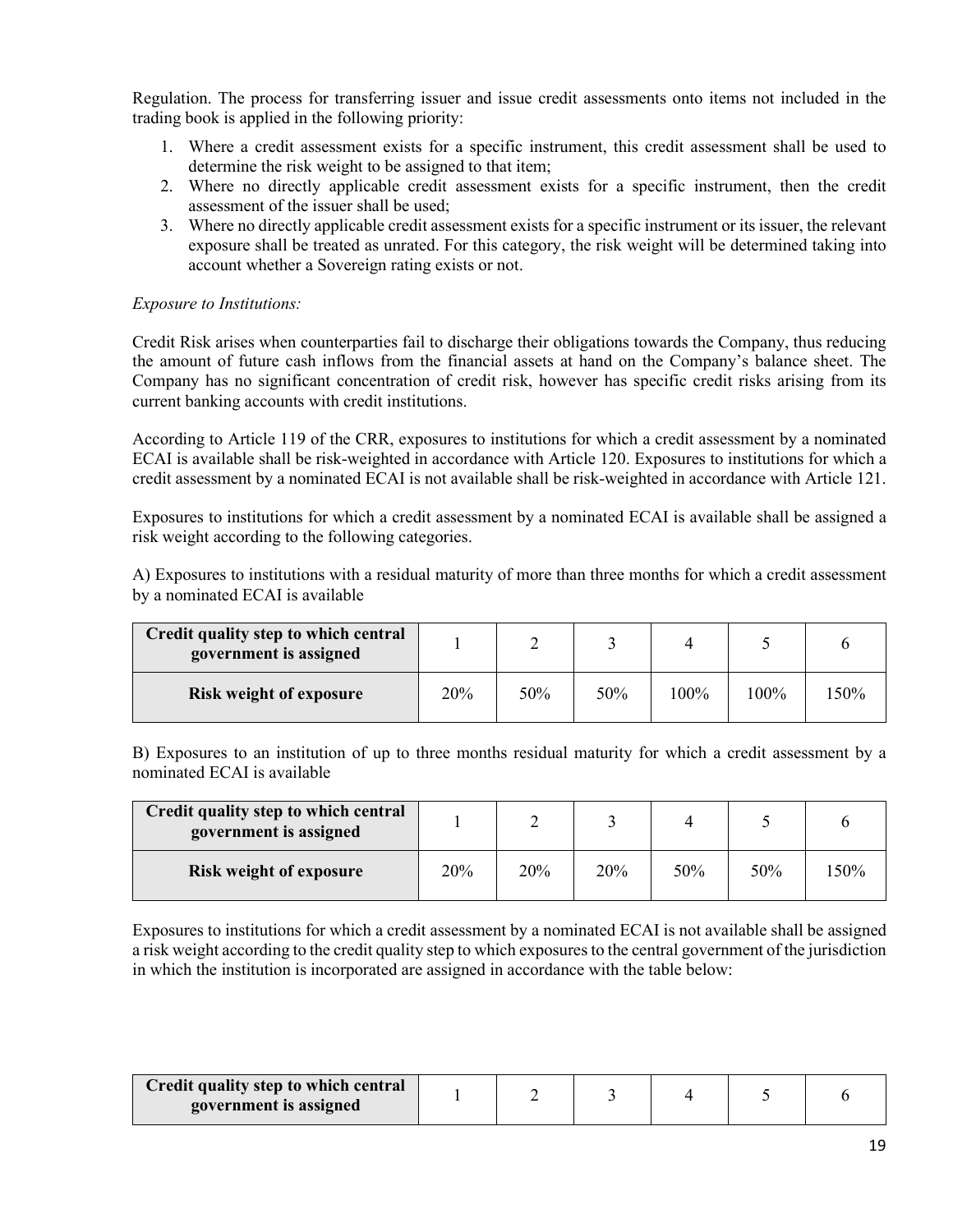| Risk weight of exposure | 20% | 50% | 100% | $00\%$ | 100% | 50% |
|-------------------------|-----|-----|------|--------|------|-----|
|-------------------------|-----|-----|------|--------|------|-----|

For exposures to unrated institutions incorporated in countries where the central government is unrated, the risk weight shall be 100%.

For exposures to unrated institutions with an original effective maturity of three months or less, the risk weight shall be 20%

For trade finance exposures referred to self-liquidating short-term trade financing transactions connected to the exchange of goods or services with a residual maturity of up to one year, the risk weight shall be 50% and where the residual maturity of these trade finance exposures to unrated institutions is three months or less, the risk weight shall be 20%.

As of 2020, Menasecurities Ltd had exposures to rated institutions of a residual maturity of three months or less denominated and funded in its national currency. Thus, based on Article 119(2) of the regulation, it shall be assigned a risk weight that is one category less favorable than the preferential risk weight, assigned to exposures to the central government in which the institution is incorporated.

In addition, based on Article 114(4), exposures to Member States' central governments, and central banks denominated and funded in the domestic currency of that central government and central bank shall be assigned a risk weight of 0 %.

Subsequently, for the year under review, company is using 20% risk weight for its exposure to Institutions.

### *Exposure to Other Items:*

Tangible assets showing separately land and buildings occupied by a credit institution for its own activities (unless national law requires their disclosure in the notes on the accounts) shall be assigned a risk weight of 100%.

Prepayments and accrued income, for which an institution is unable to determine the counterparty in accordance with Directive 86/635/EEC, shall be assigned a risk weight of 100%.

Cash items in the process of collection shall be assigned a 20% risk weight. Cash in hand and equivalent cash items shall be assigned a 0% risk weight.

Gold bullion held in own vaults or on an allocated basis to the extent backed by bullion liabilities shall be assigned a 0% risk weight.

To sum up, the table below shows a breakdown of CCR exposures, calculated under the standardised approach, by type of counterparties and by risk weight as at 31 December 2020. Exposures for which a credit assessment by a nominated ECAI is not available and that are applied specific risk weights depending on their class, as specified in the Regulation, are presented in the category "of which unrated":

| <b>Exposure classes</b> | <b>Risk Weight</b> |     |     |     |      |      |
|-------------------------|--------------------|-----|-----|-----|------|------|
|                         | 0%                 | 20% | 50% | 75% | 100% | 150% |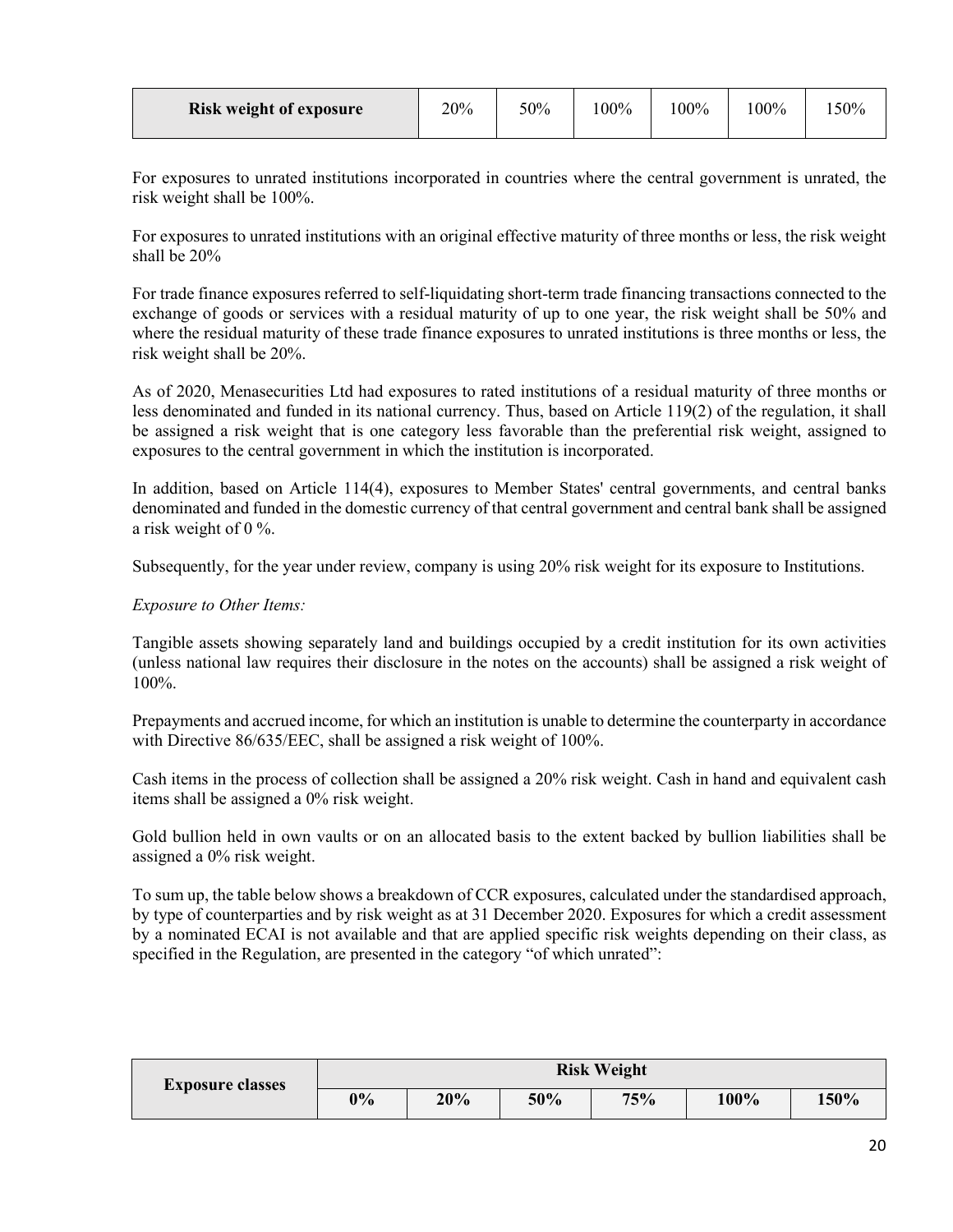| <b>Institutions</b> |  |  |  |
|---------------------|--|--|--|
| <b>Corporates</b>   |  |  |  |
| Retail              |  |  |  |
| <b>Other Items</b>  |  |  |  |
| <b>Total</b>        |  |  |  |

### <span id="page-20-0"></span>**3.2.2 Market Risk**

Market risk is the risk of loss caused by adverse market conditions, such as movements in the prices of traded financial instruments. Adverse movements in the level of interest rates, in the rate of exchange between currencies and the current prices of securities, commodities and other financial instruments may affect Company's profitability.

Market risk focuses on the way, in which changes in traded values in major markets such as bonds, equities, foreign exchange or commodities, affect Company's revenues.

Based on the Company's size, internal organization and the nature, scale and complexity of activities, it is noted that Company does not currently exposed to market risk.

### <span id="page-20-1"></span>**3.2.3 Operational Risk**

This is the risk that the internal organizational systems of the company may fail owning to systems malfunctions or human errors. Operational risk can be defined as the risk of direct or indirect loss resulting from inadequate or failed internal processes, people and systems or from external events.

Operational risk loss can be categorized under the following (overlapping) categories:

- Internal and External fraud: Some person or persons either inside the organization or outside it, or both, have broken regulations, laws or company policies and losses resulted. Insider trading and theft typically come under this category.
- **Employment practices and workplace safety:** These are losses arising from failure to implement required employment practices and include losses under discrimination suits and workers' compensation.
- Clients, products and business practice: Here losses arise from failure to engage in correct business practice, for instance, via unsuitable sales to clients, money laundering or market manipulation.
- Damage to physical assets: Natural disaster, act of God and terrorism losses come under this category.
- Business disruption and systems failures: These include all hardware, software, telecom and utility failure related losses.
- Execution, delivery and process management: This is a wide category including data entry issues, collateral management, failure to make correct or timely regulatory or legal disclosures, and negligent damage to client assets

Most operational risk in the KYC context relates to weaknesses in the implementation of Company's programs, ineffective systems and control procedures, inadequate training and failure to practice sufficient due diligence.

The Company identifies the operational risk inherent in all types of transactions, products, activities, processes and systems. The Company's Senior Management successfully manage and control operational risks by identifying, measuring, monitoring, reporting, controlling and mitigating operational risks. Department heads bear the responsibility for the identification and escalation of operational risks relevant to their departments. The Company also ensures that before new products, activities, processes and systems are introduced or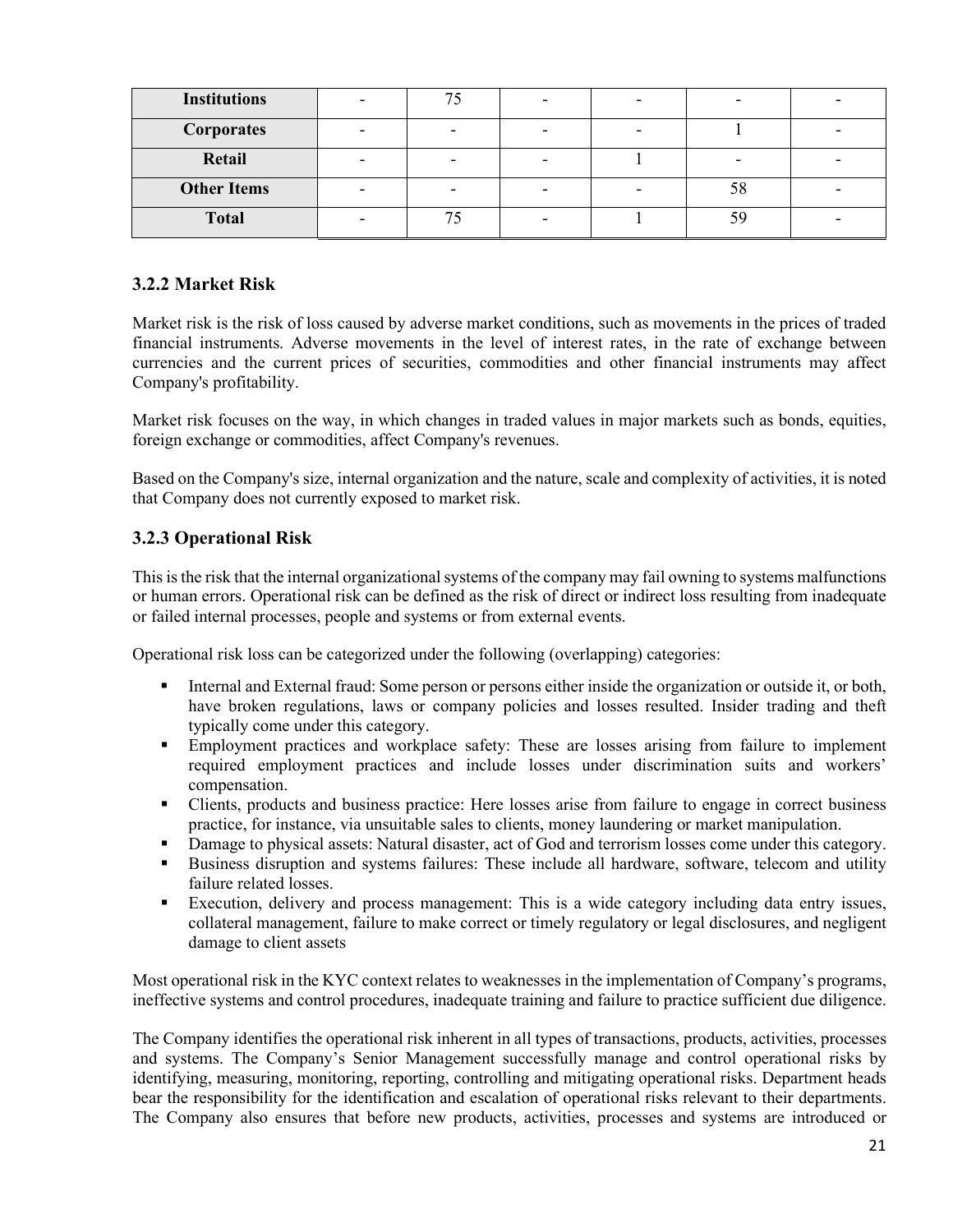undertaken, the operational risk inherent in them is subjected to adequate assessment procedures. The Company ensures that its operational risk identification process is robust and is capable of considering potential risks.

Measures to reduce operational risks are developed and executed independently by the individual departments, as provided by the Company's procedures. The basic criterion for taking a decision on implementation of measures to minimize an operational risk is economic effect from such operational risk reduction – the cost of control measures must not exceed the amount of expected losses from realization of the risk.

### **Fixed Overheads Risk**

Fixed Overhead Risk is the risk that the company holds sufficient eligible capital to accommodate fluctuations in Company's levels of business. The requirement is to hold eligible capital of at least one-quarter of the fixed overheads of the previous year. For the operational risk in relation to the capital adequacy returns, the Company uses the fixed overhead requirement, which is taken into account if and only if the summation of credit and market risk falls below a calculated limit of Fixed overheads.

The risks and uncertainties faced by the company are those inherent to the industry. The Board seeks to mitigate this risk by constant review and strict control of fixed overhead costs by optimising resources and reducing unnecessary expenses.

On 31 December 2020 Company's Fixed Overhead Requirement was EUR 95.413

### **To sum up:**

The total capital requirements of the Company as at 31 December 2020 as well as the Risk Weighted Assets ("RWAs"), are summarized in the table below:

|                             | <b>RWA 2020</b>          | <b>Capital Requirements 2020</b> |
|-----------------------------|--------------------------|----------------------------------|
| <b>Type of risk</b>         | [EUR ( '000)]            | [EUR (*000)]                     |
| Credit Risk                 |                          |                                  |
| Market Risk                 | -                        | -                                |
| Fixed Overheads Risk        | 1119                     | 90                               |
| Credit Valuation Adjustment | $\overline{\phantom{0}}$ | -                                |
| Total                       | 193                      | 96                               |

# <span id="page-21-0"></span>**4. Remuneration Policy Disclosure**

The Remuneration policy of the Company forms an integral part of the Company's corporate governance and is developed taking into consideration the Company's objectives, the business and risk strategy, corporate cultures and values and the long-term interests of the Company.

It is noted that the Company has taken into account its size, internal organization and the nature, the scope and the complexity of its activities and it does not deem necessary the establishment of a Remuneration Committee. In case the Company shall deem necessary to establish a Remuneration Committee in the future, then this section shall be updated as applicable.

The Board of Directors has defined, approved and oversee the remuneration policy of persons involved in the provision of services to clients aiming to encourage responsible business conduct, fair treatment of clients as well as avoiding conflict of interest in the relationships with clients. Company's Remuneration Policy is included in the Internal Operation Manual (IOM). The Board of directors of the Company is also responsible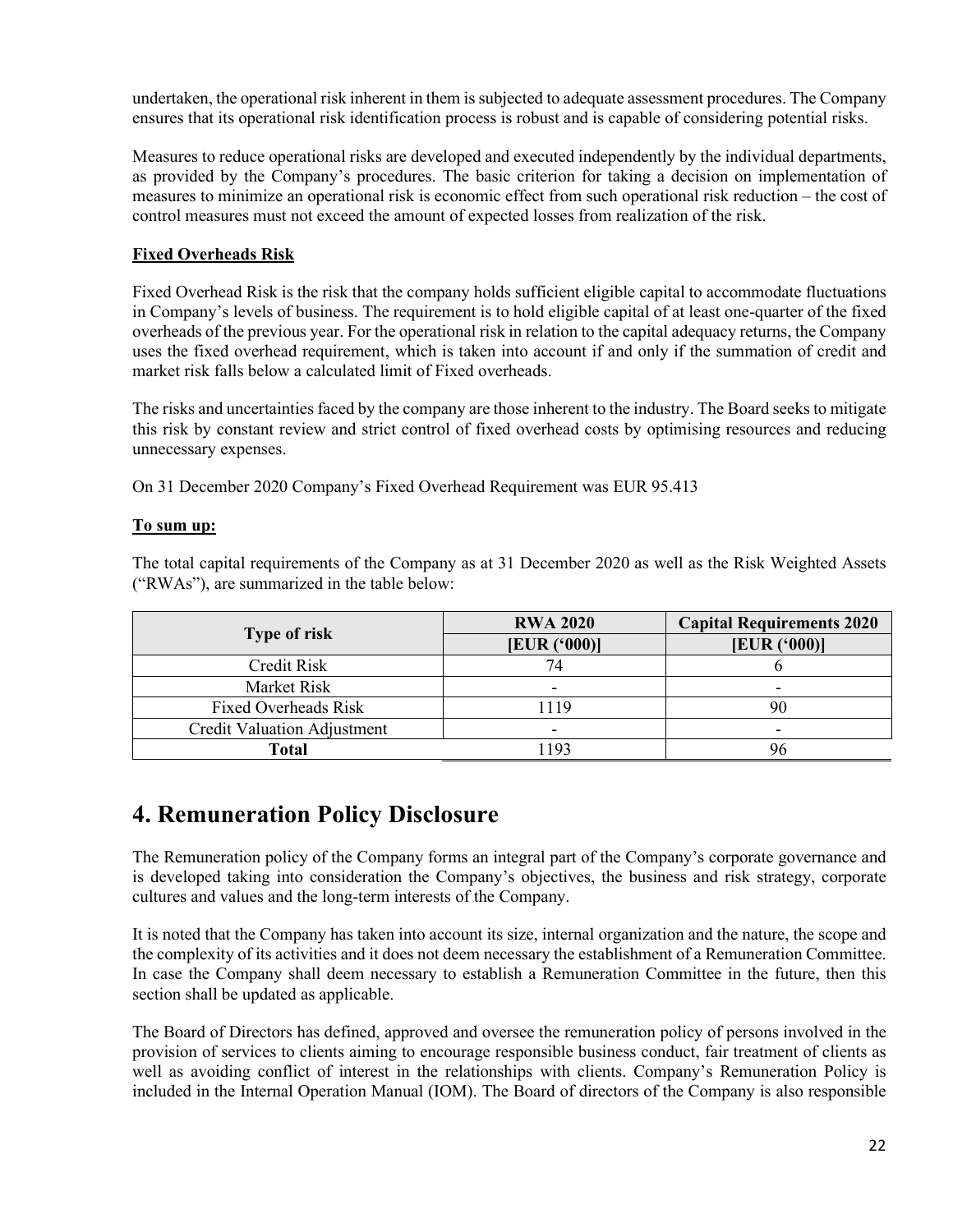for the day-to-day implementation of the remuneration policy and the monitoring of compliance risks related to the policy.

The Policy is reviewed at least annually, and any amendments made are approved by the Board of Directors. The implementation of the Policy is also subject to periodic review by the Compliance and Internal Audit functions in order to assess the level of compliance with the legislation, internal policies and the Company's risk culture.

The Policy applies to top management executives, risk takers, individuals whose total remuneration takes them into the same remuneration level as the aforementioned categories, individuals who perform control duties, and individuals whose professional activities have a significant impact on the Company's risk profile.

The aim of the Company's remuneration policy is to ensure that the Company has risk-focused remuneration policies which are consistent with and promote effective risk management, do not expose the Company to excessive risk, avoid conflicts of interest and do not encourage inappropriate risk taking, attract, motivate and retain high caliber directors, officers and employees, operate a fair and consistent policy that rewards individual contributions to the Company's overall performance, and are competitive with industry standards.

### <span id="page-22-0"></span>**4.1 Company's Remuneration Policy**

The remuneration policy is consistent with and promotes sound and effective risk management and does not encourage risk-taking that exceeds the level of tolerated risk of the Company. Furthermore, staff engaged in control functions is only remunerated in accordance with the achievement of the objectives linked to their functions, independent of the performance of the business areas they control.

### **Remuneration Components:**

Various remuneration components are combined to ensure an appropriate and balanced remuneration package that reflects the business or support unit, the employee's corporate rank within the Company and professional activity as well as market practice.

Fixed remuneration varies for different positions/roles depending on each position's actual functional requirements, and it is set at levels which reflect the educational level, experience, accountability, and responsibility needed for an employee to perform each position/role.

The Company does not guarantee any variable remuneration. Nevertheless, the Company is dedicated to recognize the contribution of the employees to its success by payment of bonuses whenever it is financially appropriate and depending on the performance of the Company as a whole. Moreover, the variable remuneration is also allocated to employees based on the individual performances. The current portion of the variable remuneration does not exceed 50% of the annual fixed remuneration of any employee.

Other factors taken into account for the remuneration of the Company's employees are the following:

- a) The financial viability of the Company
- b) The general financial situation and the state in which the Company operates
- c) Each employee's personal objectives (such as personal development, compliance with the Company's systems and controls, compliance with regulatory requirements, commitment and work ethics).
- d) Each employee's professional conduct with Clients (such as acting in the best interest of the Client, fair treatment of Clients and inducing Client satisfaction), as applicable.

The Policy of the Company is not designed so as to, inter alia:

 Give incentives that might influence the Company's relevant employees to sell one product or category of product, instead of another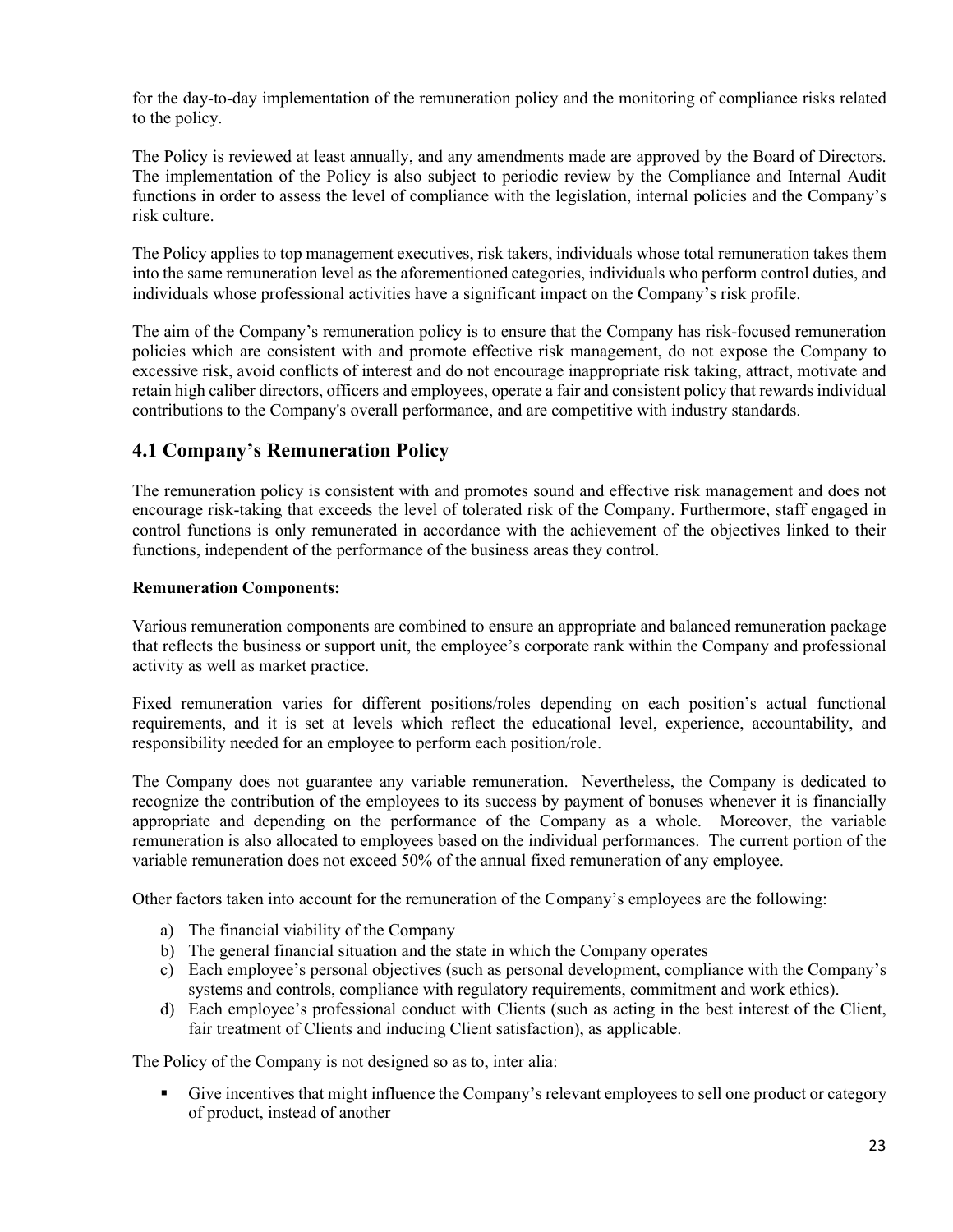- Achieve a quota of minimum sales level across a range of products in order to earn any bonus thus might also impair the duty to act in the best interest of Clients
- Create disproportionate return for marginal sales, where relevant persons need to achieve a minimum level of sales before bonus payments can be earned, or incentives are increased
- Increase the relevant employee's focus on short-term gains rather than the client's best interest

#### **Information on link between pay and performance:**

Where remuneration is performance related, the total amount of remuneration is based on a combination of the assessment of the performance of the individual and of the business unit concerned and of the overall results of the Company and when assessing individual's performance, financial as well as non-financial criteria are taken into account.

The Company implements a performance appraisal method, mainly to foster talent and promote healthy competition amongst personnel (i.e. it is not currently related to any variable remuneration scheme) which is based on a set of Key Performance Indicators, developed for each department.

In general, the performance appraisal is performed in a multiyear framework in order to ensure that the appraisal process is based on longer-term performance and that in the future (i.e. when applicable), the actual payment of performance-based components of remuneration will be spread over a period which will take into account the Company's underlying business cycle.

Additionally, the performance appraisal on medium and short-term is being performed as follows:

- a) The appraisal entails the review of the performance of the individuals against the set personal targets/objectives of the year.
- b) Targets/objectives are defining what the Company's functions, departments and individuals are expected to achieve over an upcoming period of time.
- c) There are also mid-term procedures that allow, if necessary, to amend any targets/objectives and incorporate any changes that might happen during the year.
- d) Performance checks and feedbacks: managers provide support and feedback to the concerned staff during the time periods decided, during the daily activities or during formal or informal performance reviews; the aim is to assist the staff to develop their skills and competencies
- e) Performance evaluation takes place annually, usually at the end of each year in order to set the targets for the following year.

#### **Bonus to employees:**

The annual discretionary bonus is determined by the Board of Directors through assessment of the financial and non-financial performance of the financial year against targets and a quantitative and qualitative assessment of a number of variables during the aforementioned year using a specific Scorecard. Bonus for each employee are capped at 50% of his annual total fixed pay. The Board will assess performance on an annual basis.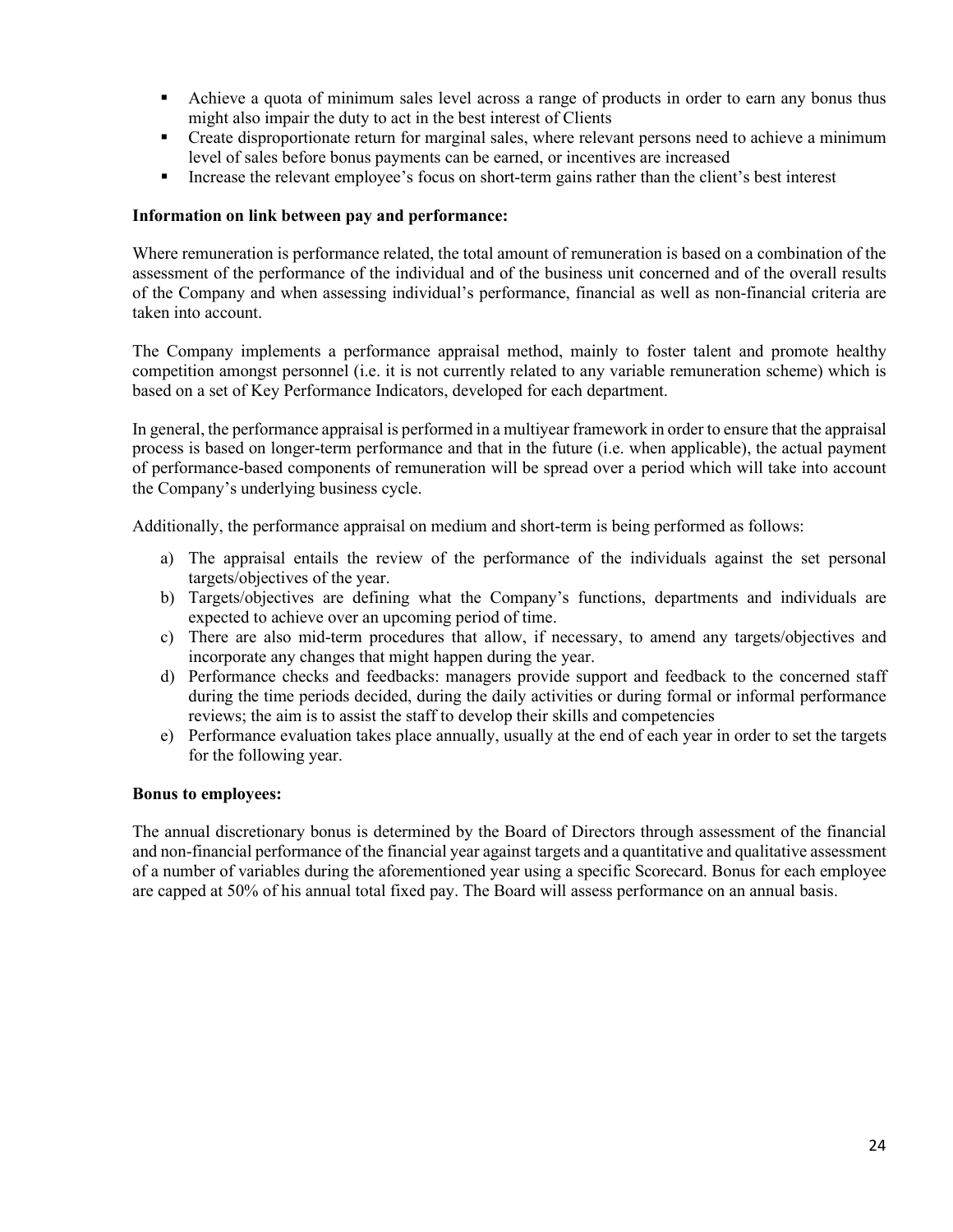# <span id="page-24-0"></span>**4.2 Aggregate quantitative information to remuneration**

| As at 31 <sup>st</sup> of December 2020 |                                  |                                              |                                                 |                                                    |  |  |
|-----------------------------------------|----------------------------------|----------------------------------------------|-------------------------------------------------|----------------------------------------------------|--|--|
| <b>Business Area</b>                    | No. of<br><b>Beneficiaries</b> * | <b>Fixed</b><br>Remuneration<br>[EUR (°000)] | <b>Variable</b><br>Remuneration<br>[EUR ('000)] | Aggregated<br><b>Remuneration</b><br>[EUR ( '000)] |  |  |
| <b>Brokerage</b>                        |                                  | 32.500                                       |                                                 | 32.500                                             |  |  |
| <b>Back Office</b>                      |                                  | 44.504                                       |                                                 | 44.504                                             |  |  |
|                                         |                                  | 23.600                                       |                                                 | 23.600                                             |  |  |
| Control Functions**                     |                                  | 42.256                                       |                                                 | 42256                                              |  |  |
| <b>Total</b>                            |                                  | 142.860                                      |                                                 | 142.860                                            |  |  |

**A**. Aggregate Remuneration analysis by Business area

\* Includes the remuneration of staff who resigned during 2020

\*\* Control functions include the Compliance department, the AML department and the Risk Management department

Note: In case of multiple functions of an employee his/her remuneration is calculated in both functions

**B.** Remuneration analysis broken down by Senior Management and member of Staff whose actions have a material impact on the risk profile of the Company

| As at 31 <sup>st</sup> of December 2020                           |                           |                                              |                                                        |                                                          |  |  |
|-------------------------------------------------------------------|---------------------------|----------------------------------------------|--------------------------------------------------------|----------------------------------------------------------|--|--|
| <b>Position/Role</b>                                              | No. of<br>Beneficiaries * | <b>Fixed</b><br>Remuneration<br>[EUR ('000)] | <b>Variable</b><br><b>Remuneration</b><br>[EUR ('000)] | <b>Aggregated</b><br><b>Remuneration</b><br>[EUR ('000)] |  |  |
| <b>Executive Directors</b>                                        |                           | 51.133                                       |                                                        | 51.133                                                   |  |  |
| Non Executive Directors                                           |                           | 27.000                                       | U                                                      | 27.000                                                   |  |  |
| Key Management<br>personnel - It includes<br>Heads of departments |                           | 110.360                                      |                                                        | 110.360                                                  |  |  |
| Other Staff                                                       |                           |                                              |                                                        |                                                          |  |  |
| Total                                                             | 10                        | 188.493                                      |                                                        | 188.493                                                  |  |  |

\* Includes the remuneration of staff who resigned during 2020